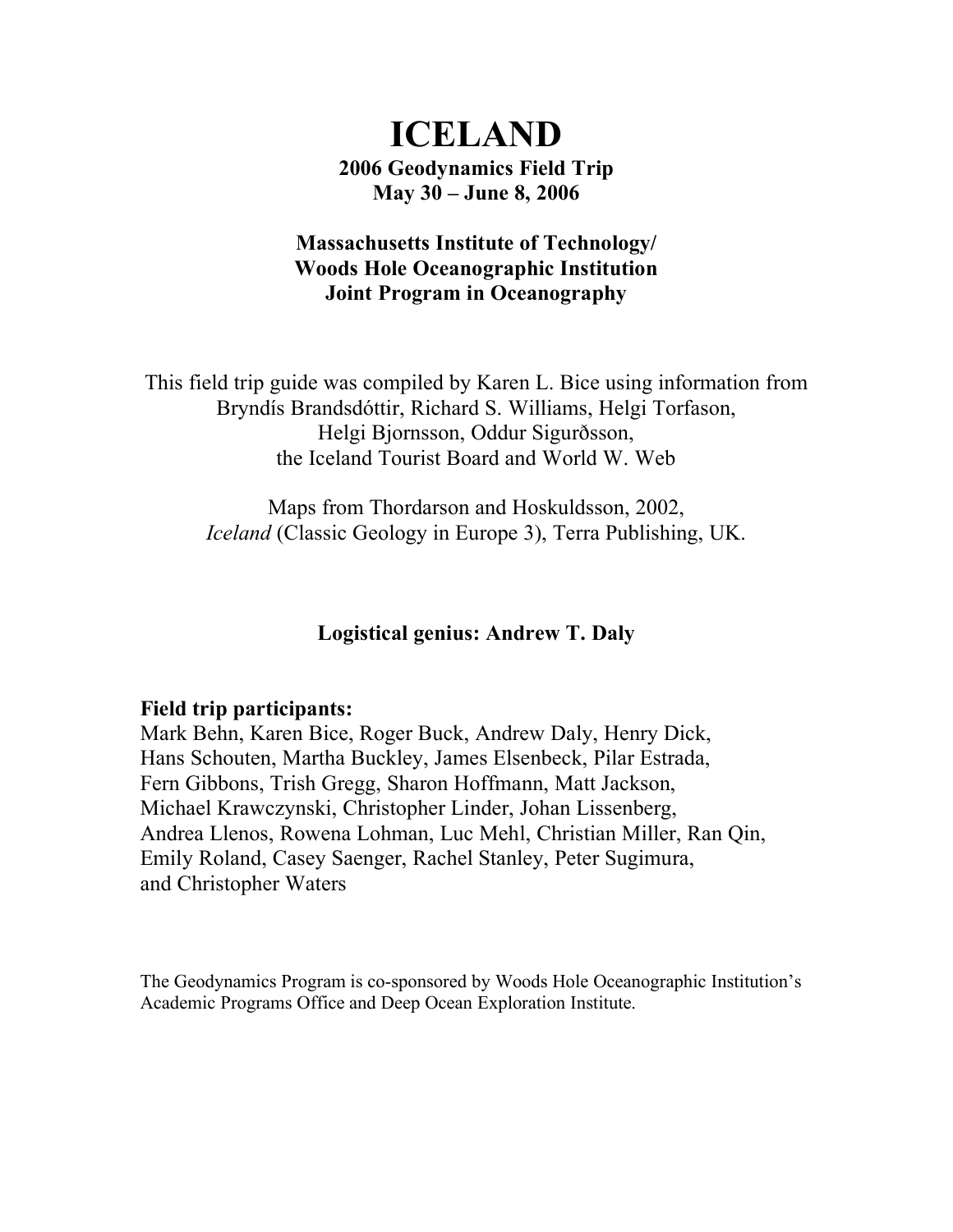| <b>TUESDAY May 30</b>                                                       | <b>Estimated driving (km)</b>           |
|-----------------------------------------------------------------------------|-----------------------------------------|
| Meet at Logan Airport, Icelandair ticket counter @ 7:00 PM                  | $(80 \text{ km} \approx 50 \text{ mi})$ |
| Depart BOS 9:30 PM Icelandair flight                                        |                                         |
| Day 1 - WEDNESDAY May 31                                                    |                                         |
| Arrive Keflavík International Airport 6:30 AM (flight duration 5 hours)     |                                         |
| Pick up 2 vans, 2 trailers (Budget)                                         |                                         |
| Free day in Reykjavík                                                       |                                         |
| Night @ Laugardalur campground, Reykjavík                                   |                                         |
| Dinner: on own in town                                                      |                                         |
| Day 2 - THURSDAY June 1                                                     | 270                                     |
| Late start due to trailer problems $(2 \text{ hrs } @AVIS)$                 |                                         |
| To Þingvellir N.P., then north to Hvalfjörður fjord, stop at Skorradalsvatn |                                         |
| Night @ Sæberg Hostel (1 km. off Rte 1 in Hrútafjörður, west side of road)  |                                         |
| Tel. 354-4510015 Fax. 354-4510034 saeberg@hostel.is                         |                                         |
| Dinner: mexican-style chicken (Rachel, Trish, Chris)                        |                                         |
| Day 3 - FRIDAY June 2                                                       | 320                                     |
| To Lake Myvatn                                                              |                                         |
| Lunch stop in Akureyri, stop at Godafoss, stop at Skutustadir pseudocraters |                                         |
| Night @ Ferdathjonustan Bjarg campsite, Reykjahlid, on shore of Lake Myvatn |                                         |
| Tel. +354-464-4240 Fax. +354-464-4248 ferdabjarg@simnet.is                  |                                         |
| Dinner: salmon, fettucini alfredo (Henry and Hans)                          |                                         |
| Day 4 - SATURDAY June 3                                                     | 60                                      |
| Day in the Lake Myvatn, Krafla area                                         |                                         |
| Night @ Ferdathjonustan Bjarg campsite, Reykjahlid                          |                                         |
| Dinner: chicken curry, lentils (Andrew, Matt, Chris)                        |                                         |
| Day 5 - SUNDAY June 4                                                       | 440                                     |
| South to Hofn                                                               |                                         |
| Lunch above river in Egilsstadir park (along road to Reydarfjodur?)         |                                         |
| Drive through 5.9 km Faskrudsfjördur road tunnel (shortened trip by 35 km)  |                                         |
| Night @ Hofn hostel (address: Hafnarbraut 8, in town)                       |                                         |
| Tel. 354-4781736 Fax. 354-4781965 hofn@hostel.is                            |                                         |
| (This is Sjómannadagurinn, a national holiday honoring seafarers)           |                                         |
| Dinner: Tortellini (Casey, Sharon)                                          |                                         |
| Day 6 - MONDAY June 5                                                       | 130                                     |
| Drive to Skaftafell N. P.                                                   |                                         |
| We broke into 2 groups for the day:                                         |                                         |
| [south to Skaftafell, stops at Jökulsárlón, Kviarjokull]                    |                                         |
| [north to Austurhorn to see magma mixing]                                   |                                         |
| Lunch at [Jökulsárlón] and [broke into cabin along the highway]             |                                         |
| Night $@$ N.P. campground and Bolti Farmhouse                               |                                         |
| Tel:++354 4781626 - Fax:++354 4782426                                       |                                         |
| (This is Whit Monday, a bank holiday)                                       |                                         |
| Dinner: marinated lamb, ratatouille (Hans and Henry)                        |                                         |
|                                                                             |                                         |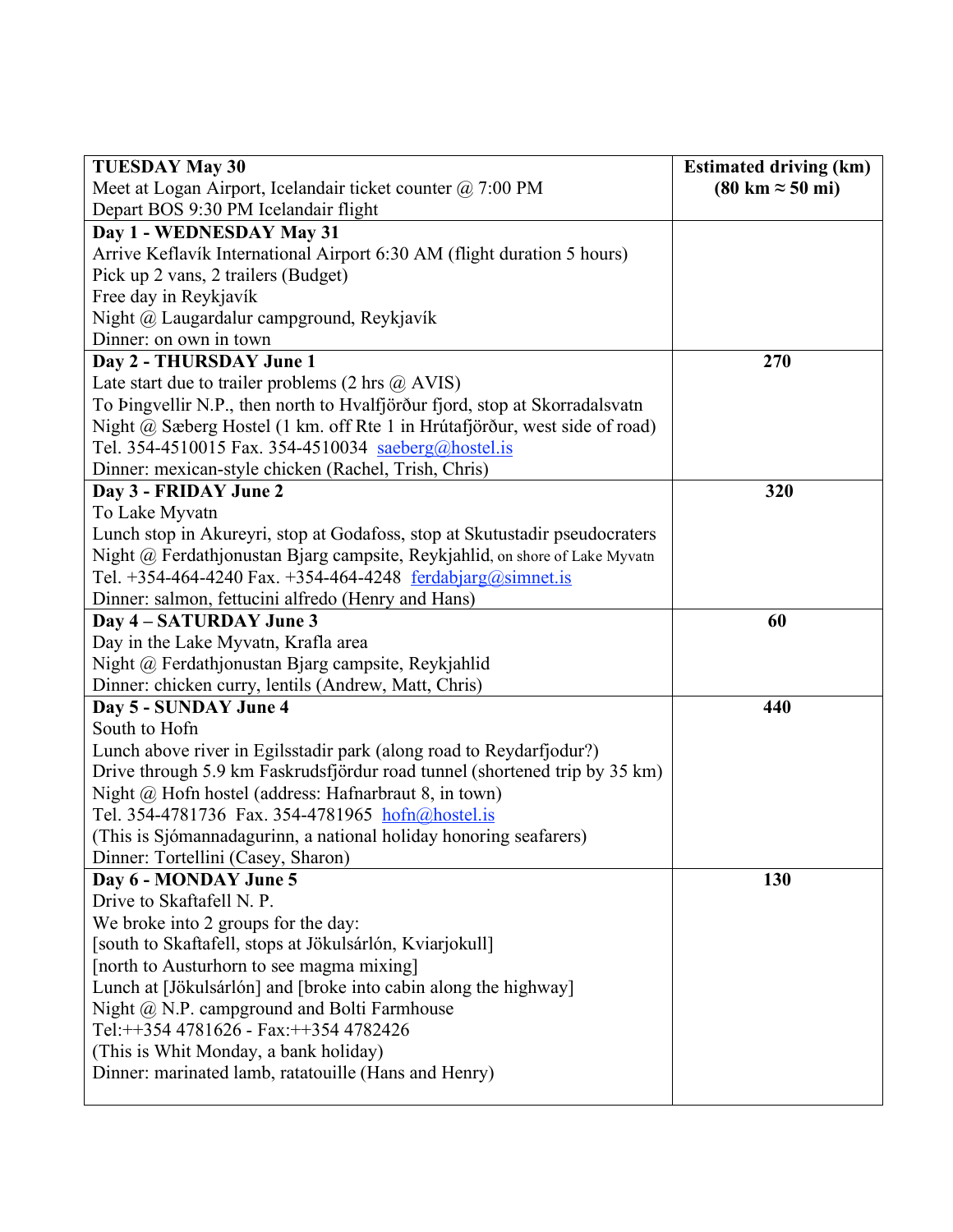| Day 7 - TUESDAY June 6                                                      | $\boldsymbol{0}$ |
|-----------------------------------------------------------------------------|------------------|
| Day in Skaftafell N. P., Svartifoss, Sel, other hikes                       |                  |
| Night $\omega$ N.P. campground and Bolti Farmhouse                          |                  |
| Dinner: sweet potato and black bean chili (Emily, Michael, Peter)           |                  |
| Day 8 - WEDNESDAY June 7                                                    | 360              |
| Drive southern Rim Road to Keflavík,                                        |                  |
| lunch at tourist stop near Vik, stop at Sólheimajökull (14 km dirt road)    |                  |
| Dinner: cookout hosted by friends of Matt Jackson, near Keflavík            |                  |
| Night $(a)$ Njardvik hostel, in industrial strip along highway, 4 km to KEF |                  |
| Tel. 354-4218889  Fax. 354-4218887  airport@hostel.is                       |                  |
| Day 9 - THURSDAY June 8                                                     | 50               |
| Rekjanes Peninsula, lunch at Rekjanesta                                     |                  |
| Returning to Keflavík Airport; Return vans, trailers                        |                  |
| Depart Keflavík 5:00 PM                                                     |                  |
| Arrive BOS 6:35 PM (flight duration 5:35 hrs)                               |                  |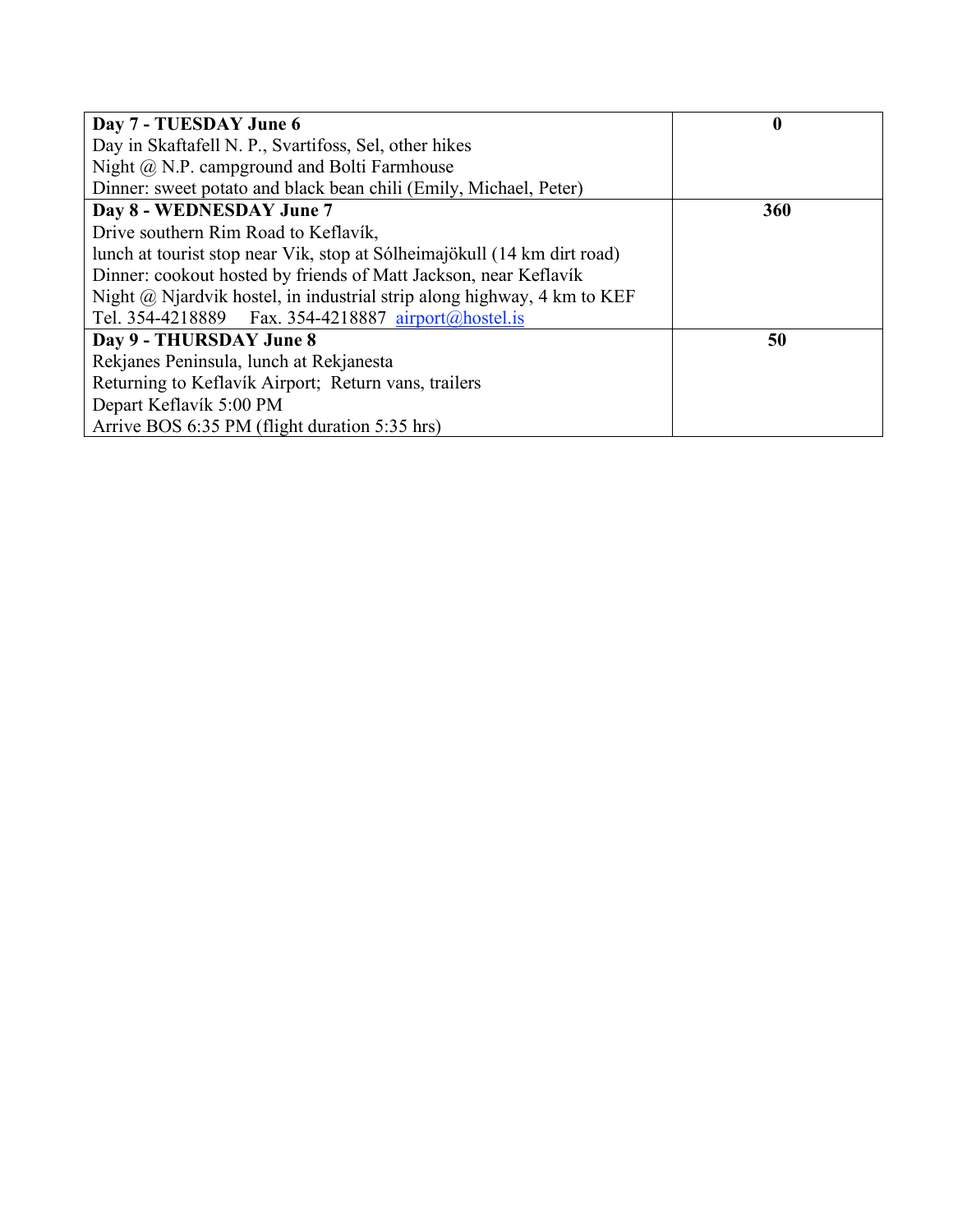**-------------------------------- DAY 1 --------------------------------**

# **Arrival in Keflavik**

If visibility is good, we will be able to see Snæfellsjökull, the composite cone on Snæfellsnes, northwest of Keflavík. The ride from the airport to Reykjavik center takes about 1 hour. We will pass lava fields on the way. A number of volcanoes and hyaloclastite ridges (formed by subglacial volcanism) form the mountain chain near the horizon south and east of the road. Off the road to our right, we should see steam rising from the Svartsengi district heating building and from blá lónið (The Blue Lagoon). Also on the right is a sharp-peaked mountain, Keilir, a subglacial cone. It is the subglacial equivalent of Surtsey, the submarine cone/subaerial lava shield at the southwestern end of the Vestmannaeyjar archipelago off the south coast of Iceland.

# **Reykjavik**

Reykjavik is the capital of Iceland with more than 113,000 inhabitants (2005), or nearly 40% of the country's total population. It is the seat of government, and most of the government agencies. The Parliament "Althing," which is considered to be the oldest in the world, assembles in Reykjavik. Even though the city is spread over a vast area (242 km<sup>2</sup>) the distances to reach natural surroundings are short. "Ellidaar," one of the country's best salmon rivers, runs right through town and anglers enjoy landing salmon from this clear and unpolluted river under the bridge of a busy motorway. Iceland's first settler, Ingolfur Arnarson, made his permanent residence in Reykjavik in the year 874 and the area has been inhabited ever since. Upon arrival, Ingolfur saw steam rising from hot springs near a cove and consequently named the bay "Reykjavik" - The Steamy Cove.

Reykjavik gets hot water from five geothermal fields: Laugardalur, Elliðaárdalur, Seltjarnarnes, Reykir in Mosfellssveit and from Nesjavellir. The Laugardalur valley ("Hot-spring-valley"), where we will be staying, is the site for the main Reykjavik geothermal area. Numerous wells have been sunk and the hot water is pumped directly from the ground into all houses in the greater capital area, providing inexpensive central heating and resulting in a smoke-free city. A short distance from the campground is the drill site and a botanical garden. The campground is near the harbor. To the west of the campground is a top-rated sports facility, spa, and swimming complex.

The city has numerous art galleries, museums, libraries, and theaters. There are also many excellent hotels, restaurants, and clubs. The University of Iceland is located in Reykjavík and is home to about 5000 students. The trip from Laugardalur by public bus to the city centre or the Bus Central Station (BSI), takes 10 minutes or approx. 30 min. walking.

<Reykjavik> Borgarnes 74 km, Thingvellir 49 km, Grindavik 52 km, Keflavik 54 km.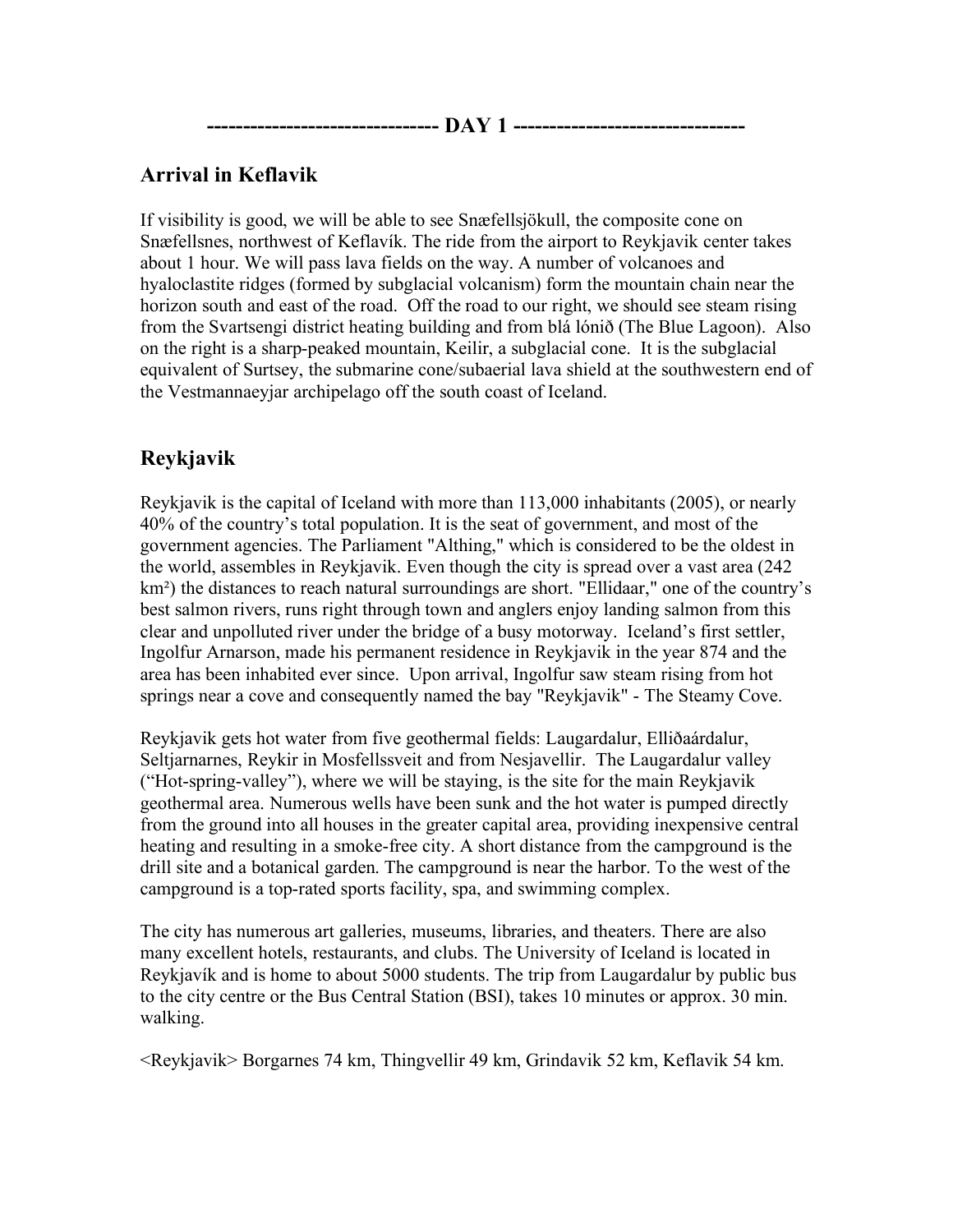## **Blue Lagoon, blá lónið**

The Blue Lagoon was created accidentally by the condense discharge water from the geothermal power plant in Svartsengi. The water was expected to disappear into the permeable lava field, but sedimentation gradually made the coarse lava field watertight, and the lagoon continued expanding. It has become the most frequented tourist attraction of the country. Soon after people started bathing in the lagoon, the healing qualities of the brine were discovered by those who suffer from skin diseases such as psoriasis. Since then, an increasing number of patients from all over the world has enjoyed the relief of the Blue Lagoon waters.

**-------------------------------- DAY 2 --------------------------------**

# **Thingvellir**

We will head east from Reykjavík, towards Nesjavellir geothermal area. ("start drive towards Selfoss, appr. 5 km after leaving the city– turn left across Mosfellsheidi along the thermal pipeline, pass Nesjavellir Power Plant, stop at the plant and visit the visitor centre and 2000 yr old crater row. Eventually walk to the hot springs.") The Nesjavellir geothermal area is located at the southern shore of Lake Thingvallavatn, close to the major central volcano Hengill. This is an active volcano complex, with at least one historical eruption. On the way, watch for products of subglacial volcanism and postglacial lavas.

Leaving Nesjavellir, the route goes north along the shore of Lake Thingvallavatn, across a faulted part of the volcanic zone and across 2000-yr old Nesjavellir lava, to Thingvellir proper.

Lake Thingvallavatn is the largest natural lake of the country with an area of 83.7 km<sup>2</sup>. Its greatest depth is 114 m, and this lowest point lies 13 m below sea level. Very little water enters the lake on the surface, which means that it is mainly spring fed. The lake discharges to the River Sog, the longest spring fed river of the country with a nearly constant volume of 112 m<sup>3</sup>/sec. Three hydro electric power stations are situated on the river. The large and deep lake is partly filled in by postglacial volcanism. The lake contains an abundance of at least four species of char and brown trout and angling is a popular pastime. The farmers of the area net the lake and process the fish for the domestic and foreign markets. To the east of the lake is a major shield volcano, Lyngdalsheiði. The present landscape has been developing for about 9000 years and is still being shaped by plate tectonics.

The name "Thingvellir" means "Parliament Plains," the site of the old Icelandic legislative assembly, the Althing, the oldest parliament in the world (930 AD). The Parliamentary Plains are the most important historic site of the country.

Thingvellir is a major rift valley with extraordinarily well developed rift-fissure systems that illustrate plate tectonics better than any textbook can. This is where the North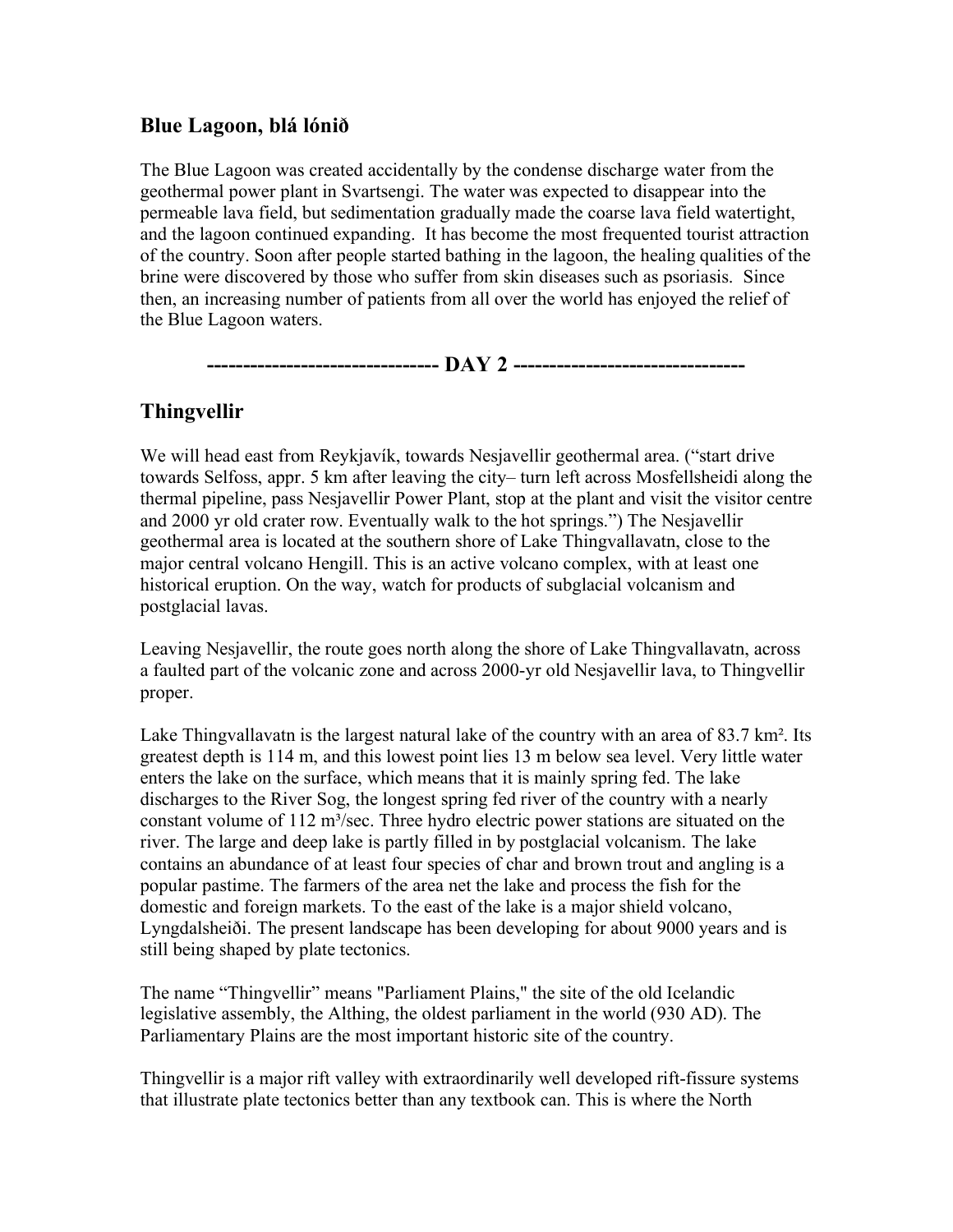American and Eurasian plates part. To the north, we may have a view of some spectacular glaciers and volcanoes, including Skjaldbreiður, a classic lava shield volcano. The park has a small Natural History exhibition, located at an overview site at the rim of the Thingvellir rift valley. Visitors can will walk down Almannagjá, one of the large faults, and visit the Öxarárfoss waterfall. On the east side of the graben at Þingvellir is Þjófahraun, a lava shield row.

Thingvellir was officially added to UNESCO's World Heritage List in August 2004.

From Thingvellir, we will head west toward the coast, turning north onto Rte 48 to Hvalfjordur.

The focus in the area of Hvalfjordur is Plio-Pleistocene volcanism and glaciations, the last deglaciation and sea level changes. The route will pass below the eastern slopes of Mt Esja (914 m), which dominates the horizon north of Reykjavik. Mt Esja is the result of Plio-Pleistocene volcanism, and contains basaltic lavas as well as gabbroic intrusions and rhyolite, numerous basaltic dykes and clastics (volcanic and glacial sediments). The Esja succession covers about 1.3 million years, between 3.1-1.8 million years ago. We may visit a section at the base of Mt Esja, where clastic sediments of glacial or rockfall nature outcrop. We will then drive along the Hvalfjörður shore. This is a major ice-carved valley system, occupied by a large outlet glacier or ice stream during repeated glaciations. The name Hvalfjörður means "Whale Fjord," because whales were often seen in this area. (The local whaling station was closed in 1992.) The fjord is about 30 km long and up to 84 km deep.

Along the way are outcrops of Late Pliocene clastic rocks and the eroded remnants of a Late Tertiary major volcanic system, the Hvalfjörður Volcanic Complex. These include dyke swarms, intrusion rocks and thick lava flows filling up an ancient caldera. Raised beaches formed by the end of the last glaciation can also be seen, as well as impressive signs of fairly young subglacial volcanism. After Hvalfjörður, Rte 50 goes along lakes Þórsstaðavatn and Draghálsvatn, to Skorradalur. Skorradalur is a glacially sculptured valley, occupied by a large and deep lake. Its surface is at 52 m a.s.l.

Skorradalur was a fjord by the end of the last glaciation, and some of the highest Late Glacial raised beaches in Iceland occur where the valley opens into the larger Borgarfjörður valley. These beaches are from Bølling times, ca. 12.6 ka BP. The best exposure is at Stóri Sandhóll, which is a marine terrace reaching 150 m a.s.l. It is a key location for understanding the dynamics of the last deglaciation of Iceland, illustrating very rapid ice retreat and isostatic rebound.

Some or all of the following sites to the north may be visited before turning west to join Rte 1 north to Hrútafjörður:

## **Deildartunguhver**

• Most powerful hot spring in the world, emits 200 liters of boiling water per second. Nearby greenhouses sell "delicious Icelandic tomatoes."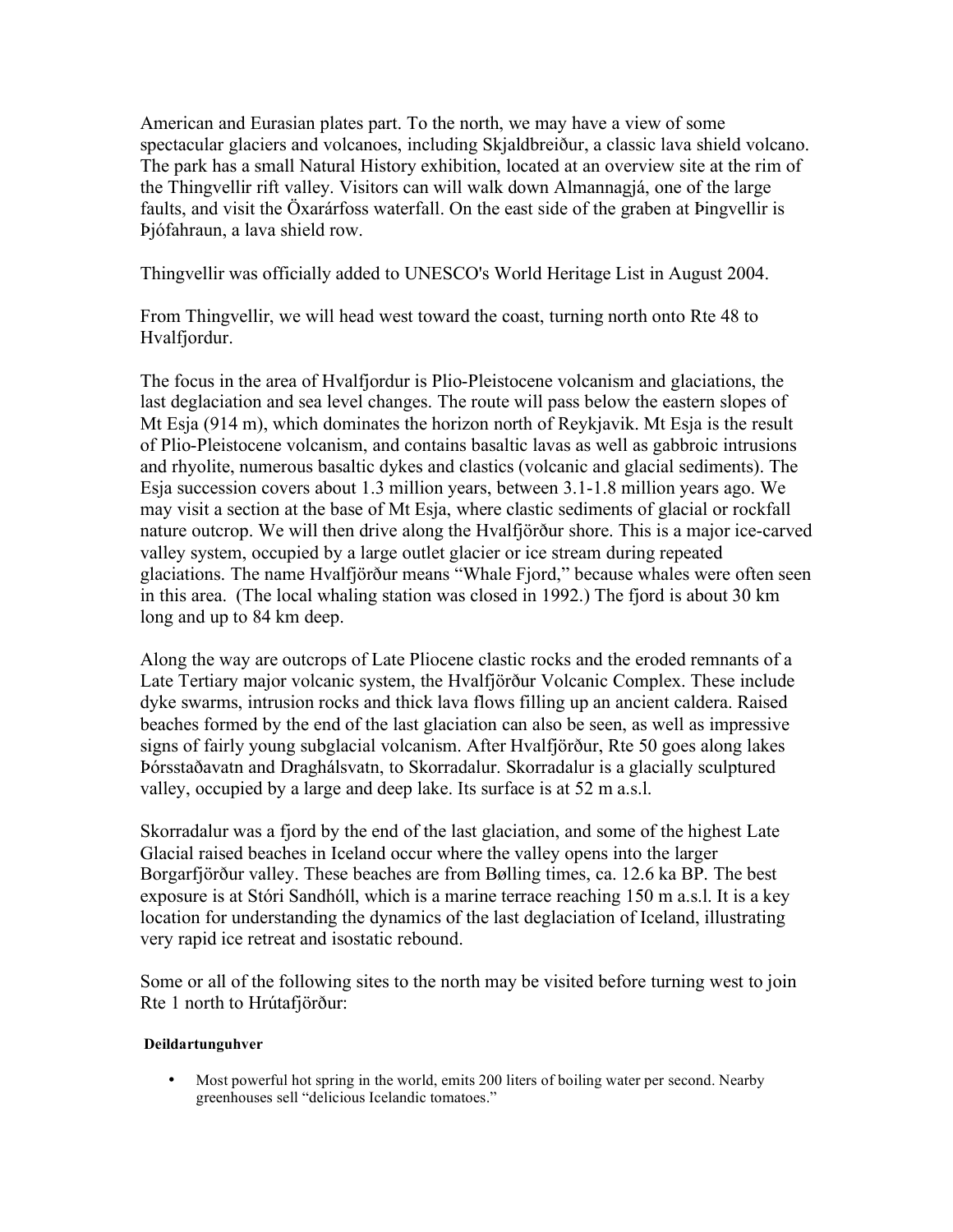#### **Hraunfossar**

- Waterfalls emerging from the junction of porous rock and basalt, falling into a 1 km long gorge created by the glacial river Hvítá. Hraunfossar means "Lava falls."
- Quite picturesque, in the middle of a huge lava field (Hallmundarhraun).
- There are walking paths on the lava field, notice especially the traditional cairns (vörður) on the walking paths.

#### **Barnafoss**

- Waterfall just upstream from Hraunfossar, follow the walking path.
- Legend has it that two children drowned here when they tried to cross the river, walking on a natural rock arch. The children's mother had the arch broken down to protect other families from meeting the same fate. You can see the remains of that arch at the waterfall.
- The name means "Children's waterfall".
- Take road no. 518 back to Reykholt.

#### **Reykholt**

- One of Iceland's most important historical sites. During the Middle Ages, this was a large, rich farm, a center of religion, culture and politics.
- The famous writer and statesman Snorri Sturluson (1179-1261) lived here. Today you can see a well preserved thermal pool from the Middle Ages, where Snorri used to bathe. Snorri Sturluson was assassinated in a tunnel that led from here to his house. You can see the entrance to this tunnel, too.
- The town has a modern church with a cultural center and a library for Medieval studies, and changing exhibitions on Medieval Icelandic literature and culture.
- Statue of Snorri Sturluson by the Norwegian sculptor Gustav Vigeland, a gift from Norway, unveiled 1947.
- Follow road no. 50, crossing the rivers Hvítá, Þverá and Norðurá to reach road no. 1 near the service station Baula.
- Take road no. 1 north-bound.

Rte 1 North from Varmaland (Rte 50) to Hrútafjörður passes through the following areas:

## **Bifrost** (on Rte 1 north of Varmaland)

Bifrost is located in the Borgarfjörður area of faulted Tertiary lava. The craters, lava field, and mountainous surroundings are unique. The 3600-year old lava field is vegetated with mosses, lichens, berries, willow and birch. A rhyolite intrusion, the cone-shaped Mt. Baula, is conspicuous in the background.

< Bifrost > Stadarskali 58 km.

#### **Grábrókarhraun**

• Rough lava field, about 3000 years old, covered with moss and birch growth.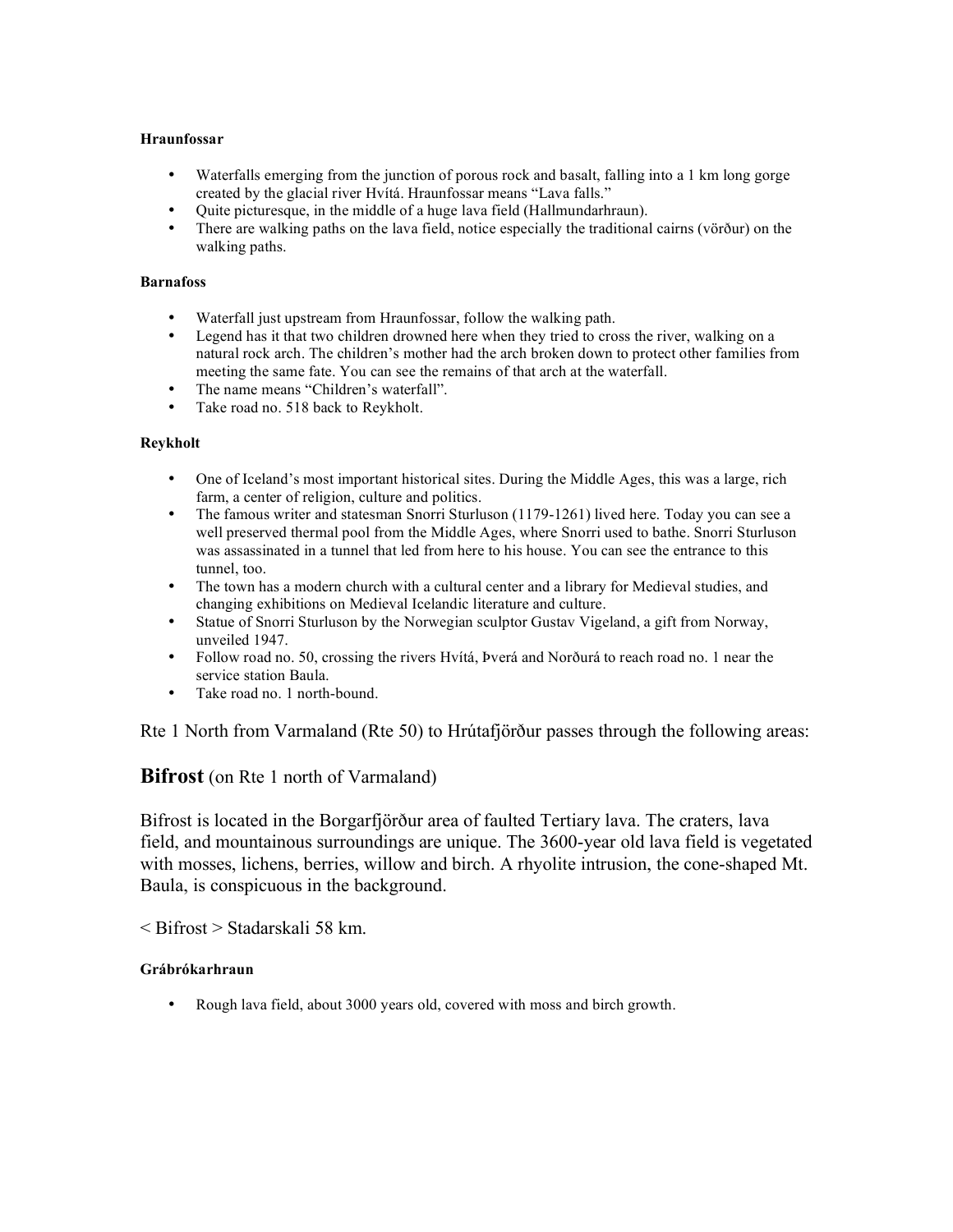#### **Grábrók**

- One of the craters in Grábrókarhraun, just beside road no. 1.
- Comfortable walking path up to the top of the crater, which offer an excellent view of the area.
- Continue on Rte 1, over Holtavörðuheiði.

#### **Holtavörðuheiði**

- Traditional route between the north and the south of Iceland.
- Maximum altitude 400 m.
- Good view toward the glaciers Eiriksjökull and Langjökull.
- Continue on road no. 1 to reach the fjord Hrútafjörður.

#### **Hrútafjörður**

• Very narrow, long fjord. Sæberg Hostel is located on the east side of the fjord.

## **Stadarskali**

Stadarskali is a larger service centre with accommodations, a petrol station, a post office, a restaurant and Travel Café Tourist Information Centre.

Bifrost 58 km <Stadarskali> Laugarbakki 27 km

**-------------------------------- DAY 3 --------------------------------**

Our original plan for this day was to drive all the way to Asbyrgi and camp 2 nights in the Jokulsargljufur N.P. campground at Asbyrgi. Because of weather, road closures and estimated driving times (below), we chose instead to spend those two days in the Lake Myvatn area. It was a good choice.

**Distances from Saeberg Hostel to Asbyrgi:** most direct (via Husavik) - 385 km via Lake Myvatn and Rte 864 - 425 km via Lake Myvatn, Rte 87 and Husavik - 450 km

# **Laugarbakki**

Laugarbakki is a hamlet situated in a geothermal area on the eastern banks of the renowned salmon river Midfjardara. According to the Grettis-Saga (see the Appendix for more about the Icelandic sagas), this area was called "Langafit" in the past and a fateful horse fight was held here. The first houses of the hamlet were built in 1933 and the construction of the boarding school was begun in 1970.

Hvammstangi 7 km <Laugarbakki> Blonduos 56 km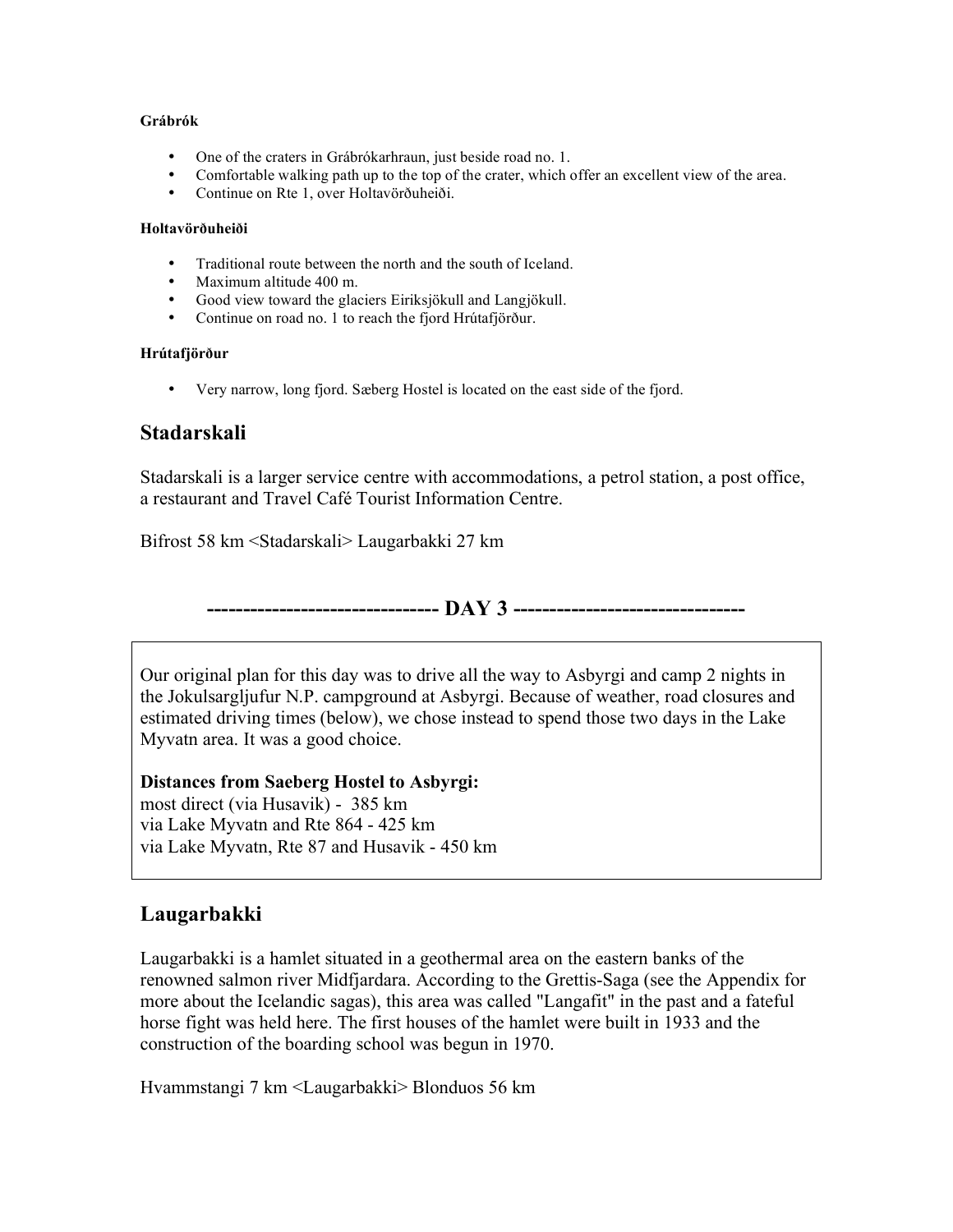### **Borgarvirki**

- before crossing the river Víðidalsá turn left onto road no. 716, continue on road no. 717 to reach Borgarvirki
- Group of rocks, 177 m high, with basalt columns 10-15 m high, a circular depression on the top and a hollow that opens to the east, here a constructed stone wall forms an entrance.
- Dates from the early settlement age.
- Looks like an ancient fortification or citadel, situated between two districts of Iceland, possibly built as a defense against attacks.
- Mentioned in two Icelandic sagas: Heiðarvíga Saga and Finnboga Saga.<br>• Take road no. 717 and 716 to get back onto road no. 1. continue on road
- Take road no. 717 and 716 to get back onto road no. 1. continue on road no. 1 to reach Blönduós.

## **Blonduos**

Blonduos lies on the banks of River Blanda, and Road #1 runs through town across the river. Shops, light industry, meat processing, an abattoir, and a dairy are the main sources of employment in Blonduos, as well as a growing tourist sector. Fishing and fish processing are also increasing in spite of the poor harbour conditions and limited facilities. River Blanda is one of the country's popular salmon rivers.

Laugarbakki 56 km <Blonduos> Varmahlid 51 km.

• Take road no. 1 and drive through the 25 km long valley Langidalur and over the mountain pass Vatnsskarð (440 m high).

## **Arnarstapi**

- coming down from the mountain pass Vatnsskarð you have a great view, you should stop at Arnarstapi viewpoint.
- there is also a memorial for Stephan G. Stephansson (1853-1927), an Icelandic farmer and poet who lived in this area before leaving the country to settle in Canada.
- many farmers and poor people from the Skagafjörður area emigrated to Canada and the USA in the late 19th and early 20th century, forming the community of the West-Icelanders in Canada (especially in Manitoba).
- before reaching Varmahlíð you can find the church of Víðimýri not too far from road no. 1.

## **Víðimýrikirkja**

- one of the most beautiful turf churches still existing in Iceland, built in 1834.
- very good example of traditional Icelandic architecture.

## **Varmahlíð**

- Small village, 130 inhabitants.
- Services.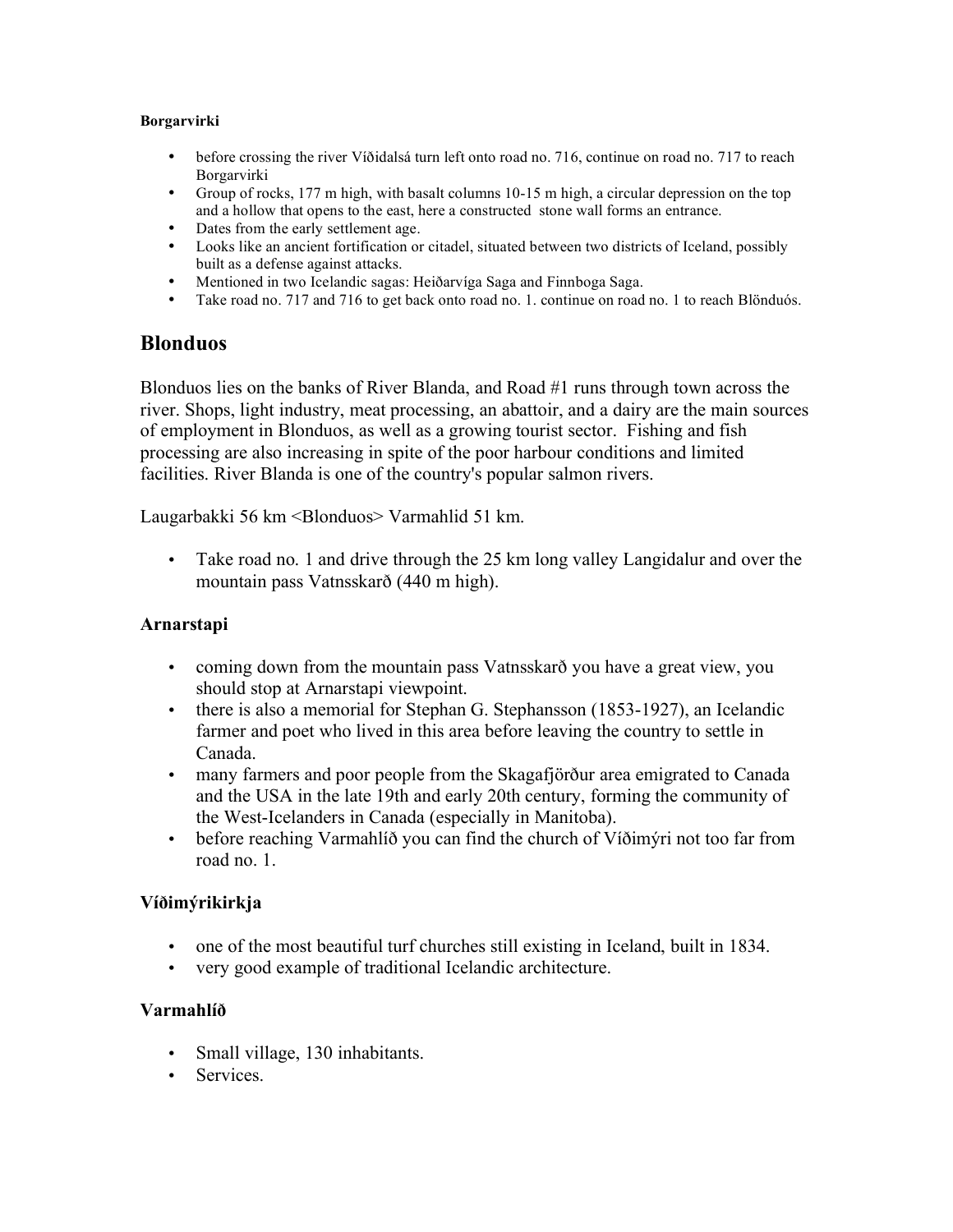# **Varmahlid**

Varmahlid is a hamlet on road #1 by the crossroads to Saudarkrokur and Akureyri. The village developed around services for travellers and its oldest hotel and restaurant date from 1931. Now Varmahlid offers more hotels and guesthouse accommodations, a supermarket, petrol station, bank, post office, tourist information centre and other facilities. An abundance of geothermal hot water is under the area. Hence a number of greenhouses in the hamlet cultivate tropical and sub-tropical fruits and vegetables. Reforestation is in its early stages here where woods are being grown for future exploitation. Varmahlid is a school centre for the region. Salmon and trout are caught in nearby rivers and lakes. North of Varmahlid is the folk museum "Glaumbaer," which attracts thousands of visitors annually.

Rte 1 from Varmahlid to Akureyripasses crosses the moorland Öxnadalsheiði (check weather and road conditions before traveling). The west side of the route follows Öxnadalur, a very deep and narrow valley, 35 km long. The adjacent rocky mountain ridge Hraundrangi is more than 1000 m, and many folk tales are connected to it. Two of the most famous Icelandic poets lived in this valley: Jónas Hallgrímsson (1807-1845), scientist and poet, was born at the farm Hraun and Jón Þórláksson (1744-1819), poet and translator, lived at the farm and parsonage Ytri-Bægisá.

Blonduos 51 km <Varmahlid> Akureyri 94 km.

# **Akureyri**

The fourth largest town of the country is often called "The Capital of the North". Its oldest parts are situated on a narrow strip of land and a spit at the end of the long bay Eyjafiordur. The younger parts of the town have developed on the slopes above. Akureyri boasts of a thriving cultural life, museums, a college, a university and other schools. Its older church is among the most beautiful of the country and well worth a visit. The skiing resort on Mt Hlidarfjall, just north of town, is among the best in the country and skiing is a very popular sport in the area. The Botanical Garden and the recreational area Kjarnaskogur attract many visitors. The town offers all necessary services to travellers, sightseeing tours, angling in lakes, rivers and the sea, a colourful nightlife.

Varmahlid (via Rte #1) 94 km <Akureyri> Myvatn 99 km, Husavik 91 km

From Akureyri take road no. 1, drive through the village Svalbarðseyri, up to the mountain plateau Vaðlaheiði and over the pass Ljósavatnsskarð.

If time permits, we can make a short detour south on Rte 842 to reach Goðafoss waterfall and/or visit the Lake Myvatn area (list of sights below). Otherwise, we will turn north on Rte 85 and drive to Husavik and the Jokulsargljufur N.P. campground at Asbyrgi.

## **Goðafoss**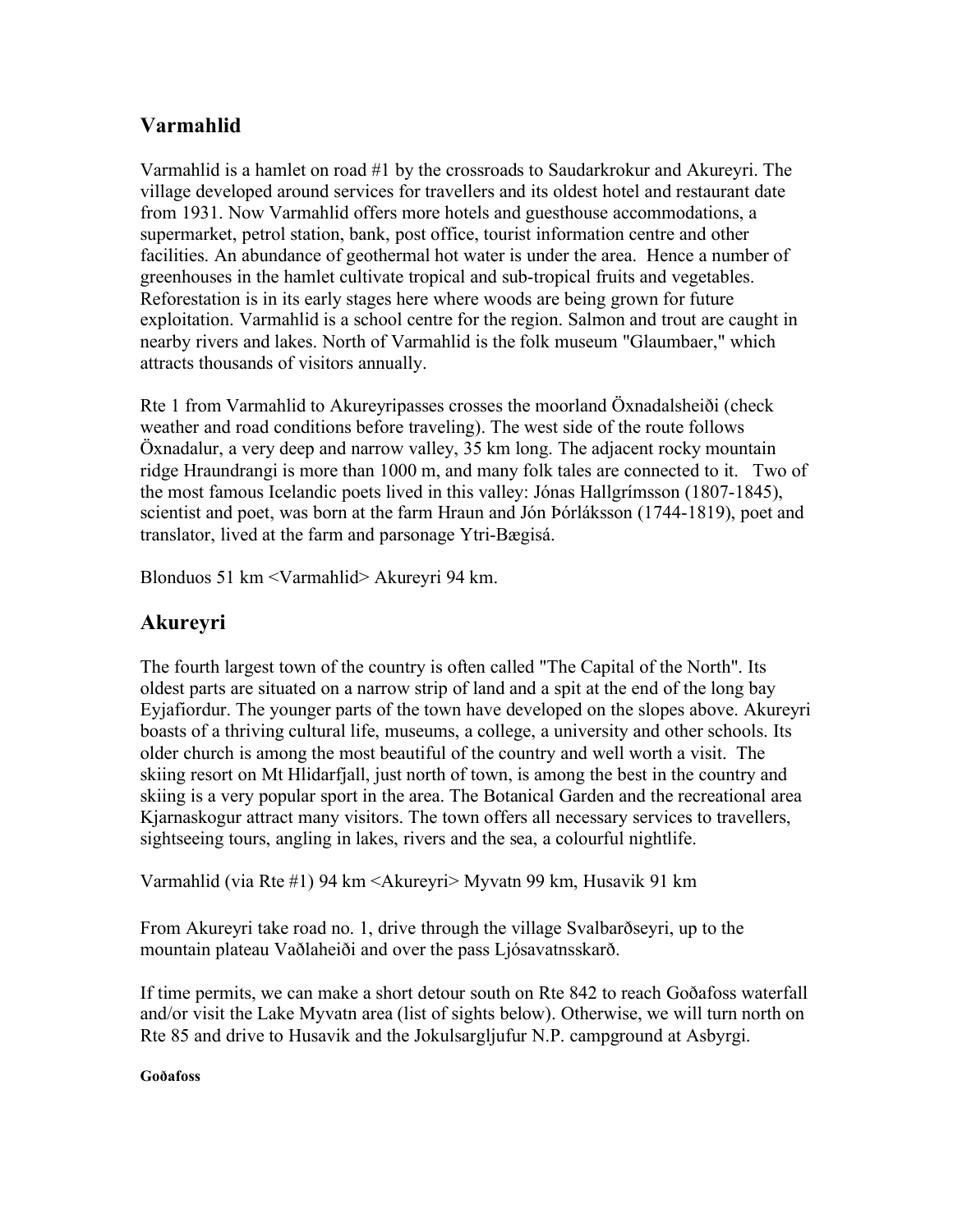- impressive waterfall on the river Skjalfandafljót.
- Icelandic Sagas tell that back in the year 1000, when the parliament had decided that Icelanders should adopt the Christian religion, the law-speaker Þorgeir Ljósvetningagoði threw his pagan idols into the river. After that the waterfall was named goða-foss.
- The area is covered by lava that ran 7000 years ago from the interior volcano Trölladyngja.
- Walking paths, lovely moss and birch growth.
- Cafeteria and service station near the waterfall.

#### **Mývatn**

- Shallow lake with an average depth of 2.5 m, just 4.5 m at its deepest, covering 37 km2, altitude 277 m, situated on the Mid-Atlantic ridge.
- rich in vegetation and nutrition.
- During the summer a paradise for ducks and other birds, average number of 50000 pairs of ducks of 15 species. Large areas are protected nesting areas.
- Region of geothermal heat. Volcanically active: nine eruptions took place during the period 1975- 1984
- Interesting geological phenomena in the area include pseudocraters, lava caves and canyons.
- The name means "lake of the midges," during the summer swarms of midges can make life unpleasent here, but the midges do not bite.

#### **Skútustaðir**

- Famous for a number of pseudocraters, formed by gas explosions when hot lava flew into the waters, looking like circular craters or small islands.
- Protected area, please do not leave the walking pathes and close the gates behind you.
- Service station, cafeteria, restaurant.

#### **Dimmuborgir**

- Valley filled with bizarre lava formations, caves, holes and pillars.
- Protected area, birch growth. Several marked walking paths. Do not leave the roped off routes, you can easily get lost in this labyrinth of black lava rocks.

#### **Reykjalíð**

- "Capital" of the Mývatn-district, site if a large farm of 6000 km2.
- Village of 200, service, restaurant, bank, supermarket, museum.
- In the year 1929, the church was threatened by a volcanic eruption, but "*miraculously"* the flow of lava stopped just a few meters from the church.

#### **Námafjall**

- Mountain south of the pass Námaskarð.
- The east side of the mountain is covered by signs of geothermal heat.
- Former sulphur mine. Distinctive stench of sulphur everywhere.
- The area of Hverarönd includes impressive bubbling mud pools, steam vents, hot boiling springs and fumeroles.
- There are roped-off paths, please do stick to those paths, it is extremely dangerous to walk around in this area, the surface material is fragile and the ground is extremely hot.
- Take road no. 863 to reach Krafla and Víti.

#### **Krafla and Víti**

- Cone-shaped volcano north of Námafjall, also a system of fissures.
- Considerable geothermal heat on the west side of Krafla.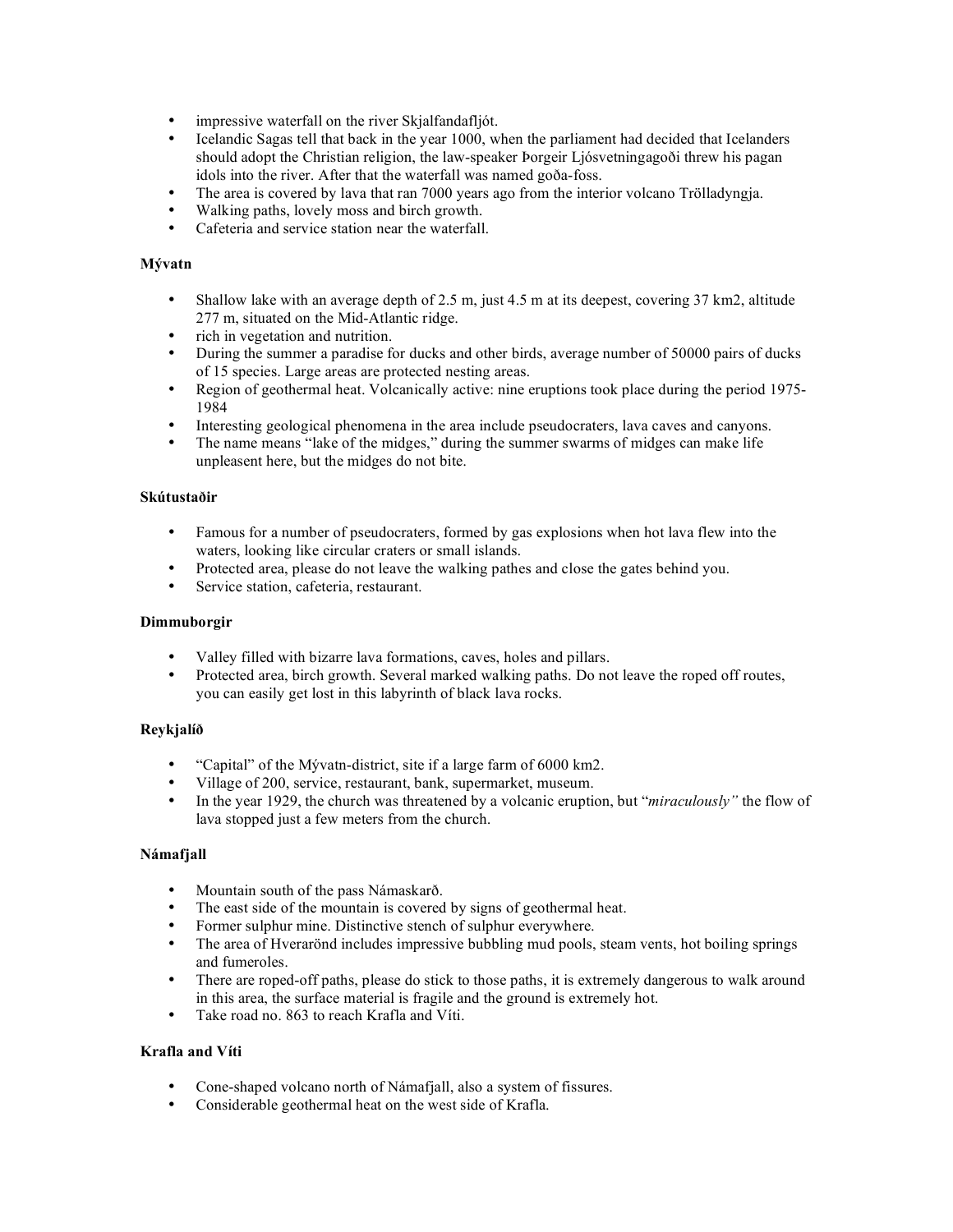- Geothermal Power Station.
- The crater Víti is situated nearby Krafla, its name means "hell" in Icelandic.
- The crater is 320 m wide, green or blue looking water on the bottom, there is a walking path around it.
- Turn back onto road no. 1 to leave the Mývatn area.
- At Grímsstaðir leave road no. 1 and take road no. 864 to reach Dettifoss, please consider that this road is a gravel road and often in bad shape, possibly you have to check with your rental car provider if he allows driving on this road, please consider as well that there is no service applied in this area and be aware that it takes time to drive on roads like this.

#### **Dettifoss**

- One of the most impressive waterfalls in Iceland, claimed to be the most powerful waterfall in Europe. Although just 45 m high it dispatches 500 m3 water per second.
- On the glacier river Jökulsá á Fjöllum.
- Walk from parking takes at least 20 minutes, please be careful, do not step out of the marked trails.
- Turn back the same road until you get back on road no. 1.

# **Husavik – HAS HOSPITAL**

Husavik is a town on the eastern shores of The Skjalfandi Bay. It is a commercial centre for a large agricultural area and processing of farm produce plays a considerable role in the town's economy. Many dairy and meat products processed here are shipped all over the country. Fishing and fish processing are also important bases of livelihood. The fastest growing trade, however, is tourism. Accommodations, cuisine, and services to travelers are at their very best. Husavik was the first place in Iceland to offer whale watching cruises and many tourists' sole purpose for visiting the town is to participate. Husavik is therefore called "The Whale Spotting Capital of The World". The Whale Centre is ideal for getting better acquainted with the giants of the oceans. The Folks Museum is among the most attractive in the country.

Akureyri 91 km, Myvatn 54 km via Kisilvegur, 76 km via Reykjadalur <Husavik> Kopasker 100 km, Asbyrgi 67 km.

**-------------------------------- DAY 4 --------------------------------**

Our original plan was to stay 2 nights in the Jökulsárgljúfur National Park campground at Asbrygi, which would have served as our base for a volcanically active day led by Roger Buck. Instead, DAY 4 wa spent in the Myvatn/Krafla area, which was an excellent alternative.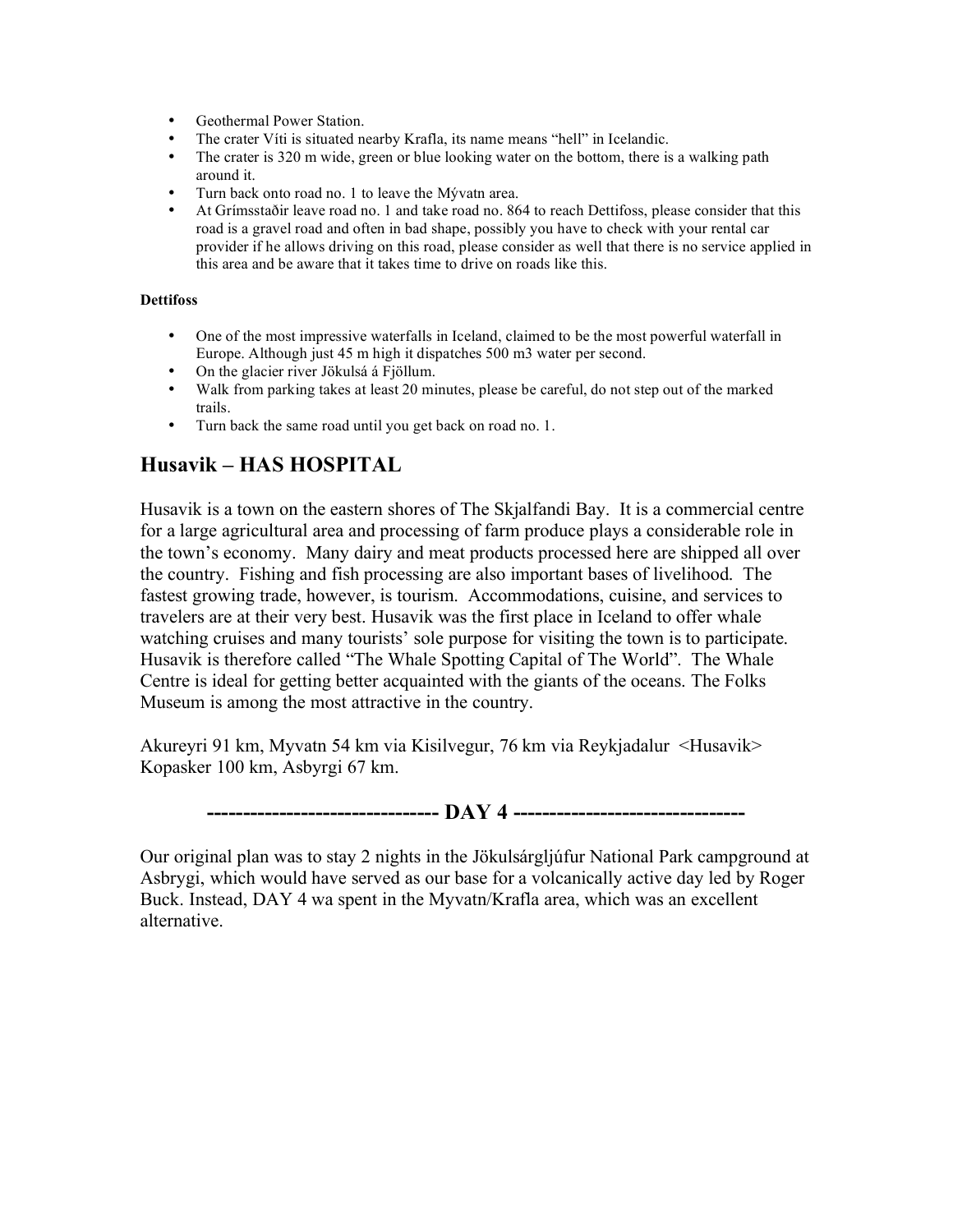**-------------------------------- DAY 5 --------------------------------**

Drive (a long one!) from Myvatn to Egilsstadir, to Reydarfjordur, then to Hofn along the fiords. The route to Egilsstadir takes us across the eastern volcanic zone, across hyaloclastite ridges (móberg), which are brownish breccias formed in subglacial eruptions.

# **Hrossaborg**

"The Horse Castle" is one of two "tuff rings" situated in the northeastern part of the country. This one is about 10,000 years old and the other one, Hverfjall, on lake Myvatn is much younger, 2500 years old. The farmers on Lake Myvatn used to graze their horses in this area and used the crater as a pen when they were rounding them up in autumn before driving them back home. There is a track into the concave of the crater, where it looks almost like an amphitheatre. The road to Askja is just east of the tuff ring and the crossing on road #1 is very close.

Myvatn 43 km, Asbyrgi via Rte 864 60 km, via Reykjalid 162 km <Hrossaborg> Egilsstadir 122 km.

## **Jökuldalsheiði**

- Vast moor covered with hills and mountains, mostly grassy and wet, many lakes.
- Used to be a region with many farms, but during the volcanic eruption of Askja in 1875 large quantities of ashes fell on the land and destroyed them. Many of the inhabitants emigrated to the North America. Since 1946, population here has been 0.

## **Jökuldalur**

- Narrow, long valley with low mountains on both sides. Few farms, good grassland.
- The river Jökulsá á Brú runs through the valley.
- In the 18th century, reindeer were brought here from Norway. There are still reindeer herds living in the mountain regions of East Iceland.

## **Jökulsá á Brú**

- Glacial river, also called Jökulsá á Dal.
- Longest river in eastern Iceland, 150 km.
- Not fordable at any point because of its depth and strong current.
- As a glacial river, it carries a lot of sand, clay and stones. 112 tons of this material run daily into the bay at Héraðsflói.
- In 1994, a modern bridge was finished "Jökulsábrú," 119 m long. There is a view point at the eastern edge of the bridge. There, you have a good view into the gorge, 70 m wide and 40 m deep.
- After leaving the valley Jökulsdalur, reaching the lake Lögurinn, you will find a totally different type of landscape.

## **Lögurinn**

• Also called Lagarfljót. The lake is 2 km wide and 24 km long, 53 m3 (is actually a river, but looks like a lake). Located 20 m above sea level, 111 m maximum depth.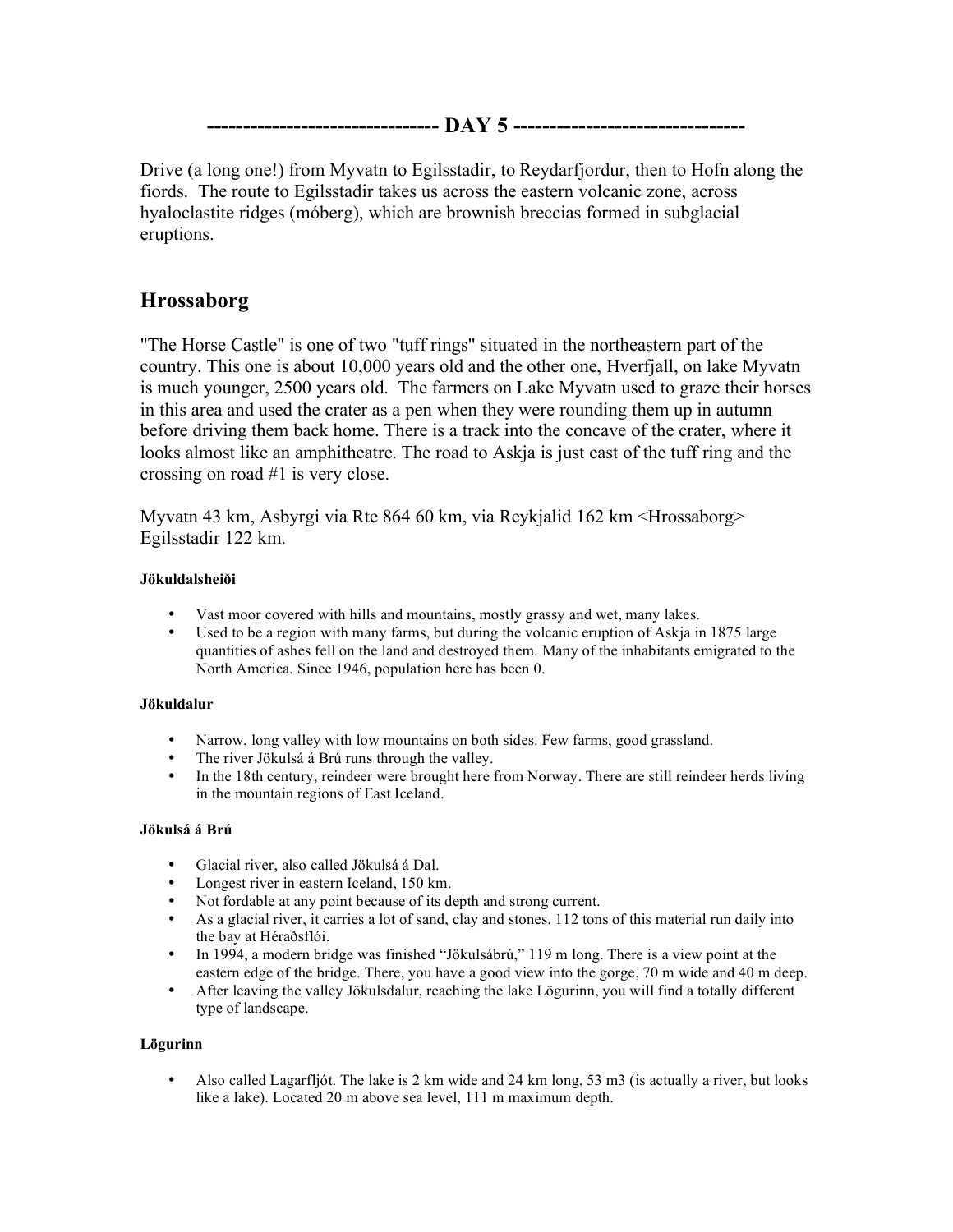- Muddy water coming from the glacial river Jökulsá í Fljótsdal.
- There is believed to live a monster in the lake, called Lagarfljótsormurinn (the drake of Lagarfljót), the descriptions are very similar to those of the monster of Loch Ness.
- Forest at the eastern shores of the lake.
- Continue on road no. 1 to reach Egilsstaðir.

## **Egilsstadir**

Egilsstadir is the capital of the East and Fellabaer is a village on the opposite bank of the glacial lake/river Logurinn. Both communities are situated inland, in the largest lowland area of the East. Egilsstadir received its municipal rights in 1987 and the inhabitants of both communities base their livelihood on services rendered to the surrounding agricultural areas, tourism and commerce. Egilsstadir is the centre of communications for the East with a domestic and an alternate international airport. The 27 km. long mountain road Fjardarheidi connects Egilsstadir with the ferry town (Norrona) Seydisfiord. If you are traveling to the south towards town Reydarfiord, you should check road and weather conditions.

Breiddalsvik 84 km <Egilsstadir> Myvatn 165 km

# **Breiddalsvik**

Valley Breiddalur is the largest lowland area of the Eastfjords and the mountains framing the valley are the highest in the region (1100-1200 meters above sea level). The salmon river Breiddalsa is the most renowned and prolific of the area. Ever since the adoption of Christianity, the parsonage Heydalir has been in existence. The small Jorvik forest is one of the centres of the Forestry Service. One of the rarest endemic tree species, European Aspen (poplars; Populous tremula), thrives quite well there. The village Breiddalsvik bases its existence on fishing and fish processing. Tourism plays an increasing role for the inhabitants.

Djupivogur 63 km <Breiddalsvik> Egilsstadir 84 km via road #1

# **Djupivogur**

This village at the head of the bay Berufiord developed around an important trading post in the past. In 1589, the German Hansa merchants were granted a trading license there by the Danish king. Later, the Danish introduced the trade monopoly and took over themselves. The oldest houses (1788-1818) date to the Danish period. One of them, Langabud (1790), has been renovated and transformed into a restaurant and museums. Fishing, fish processing and commerce are the main trades. The scenic beauty of the surroundings is renowned and visitors are treated well in every respect. The hotel Framtid (Hotel Future) has a good restaurant and a sauna. A Youth Hostel is at the nearby farm, Berunes. Boat trips to the island Papey, deep sea angling and a bike rental are among the recreational opportunities. The monument in the middle of the small town was sculpted by Johanna Thordardottir and was unveiled on June 20th, 1999 in memory of drowned seamen and fishermen.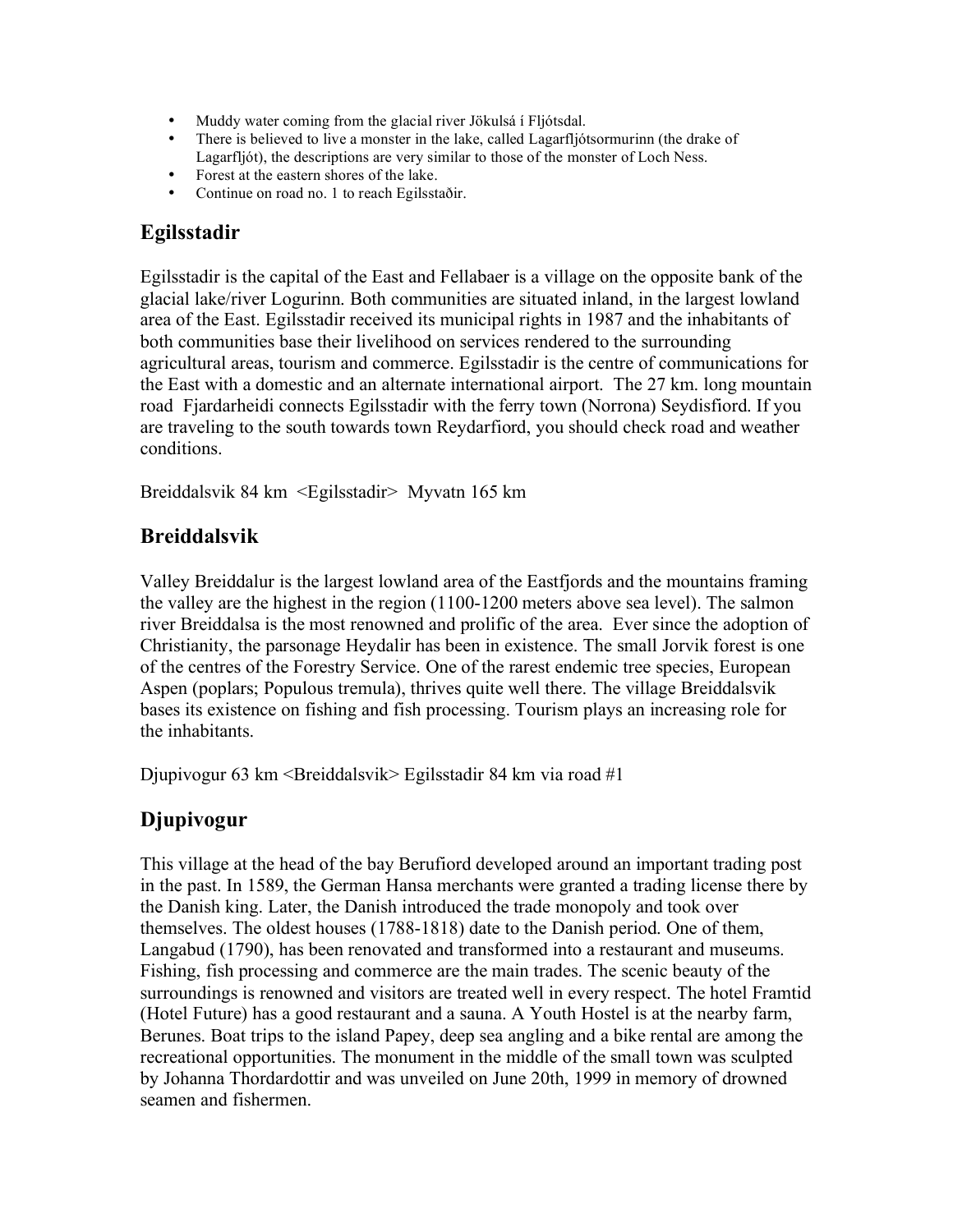## Breiddalsvik 63 km <Djupivogur> Hofn 103 km.

**Papey**

- Small island, just off-shore of Hamarsfjörður.
- Named after Irish munks ("papar" in Icelandic) who fled to the island.
- Today uninhabited.

**Lón**

- Wide area between the two capes Vesturhorn and Eystrahorn.
- Glacial river Jökulsá í Lón runs into the wide bay of Lónsvík.

## **Höfn**

This community is also called Hornafjardarbaer. It is situated on a spit of land in the only navigable estuary of the country. The main trades are fishing, fish processing, tourism and commerce. People started settling here around an important trading post more than a century ago, and the town received its municipal rights in 1988. Visitors are offered varied recreational opportunities: tours, golf, whale watching, fishing, cultural events, museums etc. During summer the Glacier Exhibition in the old supermarket building is worth a visit. A part of the municipal landscape has been declared a nature reserve.

## **The Hornafjörður central volcanoes**

The Hornafjörður central volcanoes (which we have been driving in since Egilsstadir) formed within a Tertiary volcanic zone that currently stretches along the southeastern margin of Vatnajökull and northwards, across the eastern fjords. A 250 km long flexure zone is associated with the western margin of this feature. A total of 17 severely eroded late Tertiary central volcanoes have been identified within the eroded volcanic zone but less than half of them have been studied in any detail. These volcanoes range in age from 3-11 Ma. Many have been severely eroded by Pliocene and Pleistocene glaciers and some are still partly covered by outlet glaciers from Vatnajökull, the largest icecap in Iceland.

Several magnificent outlet glaciers from Vatnajökull frame the Hornafjörður region. These glaciers reached their maximum postglacial extent during the 19th century and have on the whole been retreating since the middle 1890s. Glacier moraines along our route mark the maximum glacial extent during this time.

Sydrifjodur, the 888 m high hill to the east of Hofn, is made up of the net-veined complex of the Austurhorn intrusion. Abundant occurrences of acid and gabbroic intrusions are related to the central volcanoes in SE-Iceland. The Austurhorn intrusion is one of a number of larger gabbro and granophyre intrusions in SE-Iceland. The eastern part of this intrusion consists of a net-veined complex, in which acid, basic and hybrid intermediate rocks are entwined. The basic and hybrid rocks occur as rounded to angular masses enclosed in and veined by granophyre. The complex is considered to have been formed at a maximum of 1700 m depth, shortly after the emplacement of, first, the granophyre magma, which displaced the country rocks by stoping, and second, the gabbro magma,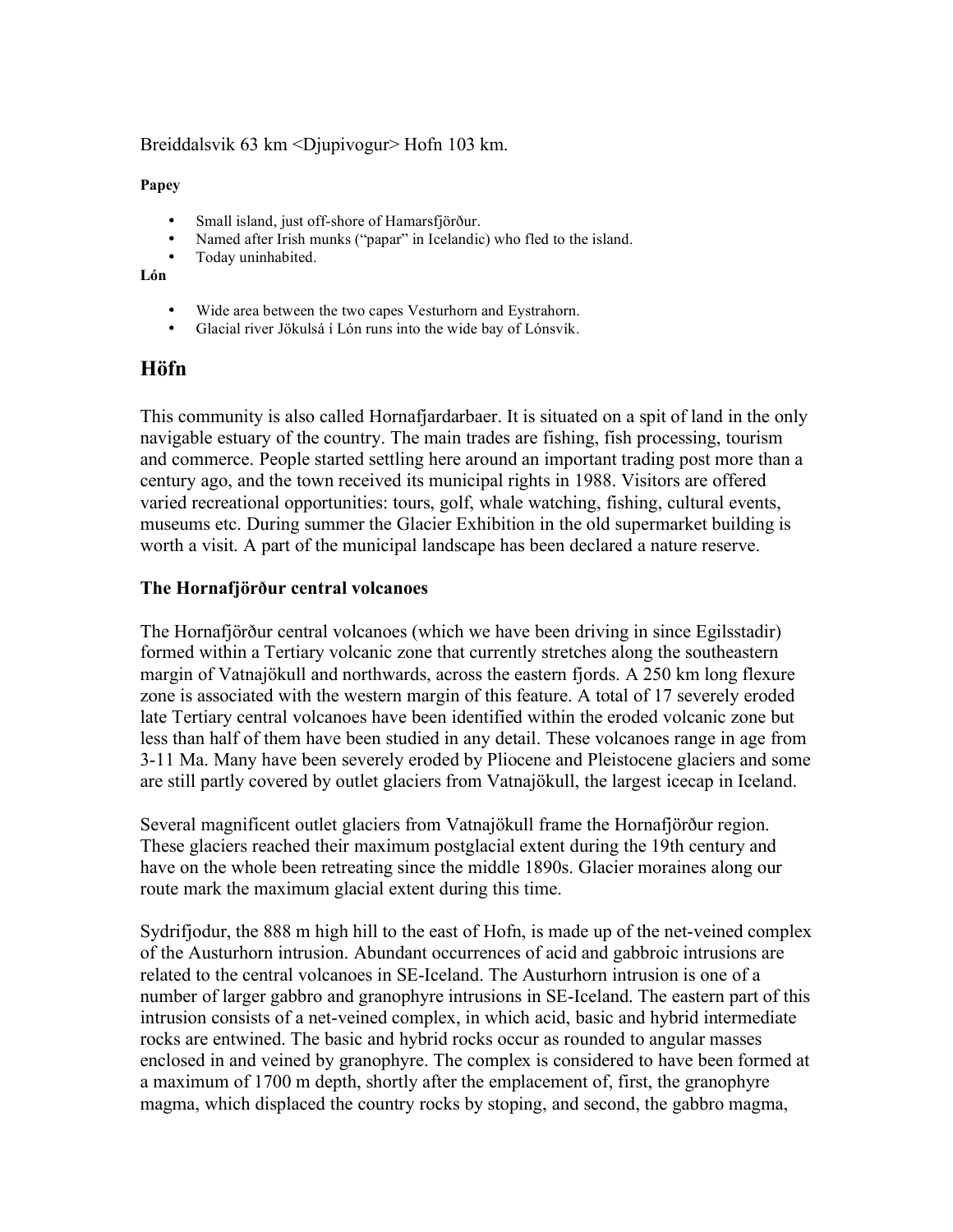which was intruded into the granophyre magma before the latter had completely solidified [Blake, 1966]. Rb-Sr isochron age of 4 granophyre samples is 12.8+/-5.3 Ma, whereas K-Ar ages range from 10.3+/-1.4 Ma to 13.6+/-2.4 Ma [Åberg et al., 1987].

Djupivogur 103 km <Hofn> Jokulsarlon 78 km.

The Höfn Hostel is located at Hafnarbraut 8. "The Hostel is to be found in the city centre and all necessary services are close by."

**-------------------------------- DAY 6 --------------------------------**

#### **Hornafjörður**

- Very wide fjord or big lagoon, named the "harbour fjord"
- Very strong current, therefore difficult navigation.

#### **Mýrar**

- District between the rivers Hornafjarðará and Kolgríma.
- Very flat land, many low rockhills.
- The coast is charactarized by long, wide sand-bars and lagoons.
- Dominated by the glacier Vatnajökull in the background, the glacier tongues Fláajökull, Heinabergsjökull, Skálafellsjökull and glacial rivers Hólmsá, Heinabergsvötn and Kolgríma.

#### **Suðursveit**

- District between the river Kolgríma and the sand desert of Breiðamerkursandur.
- Narrow flatland between impressive high mountains and the sea.
- The mountains give shelter to the influence of the glacier Vatnajökull.<br>• Many lagoons and sand-reefs along the coast
- Many lagoons and sand-reefs along the coast.

#### **Breiðamerkurjökull**

- One of the bigger, flat and wide glacier tongues of Vatnajökull.
- The landscape between the glacier and the sea is changing very constantly.

#### **Breiðamerkursandur**

- Sandur (black sand desert) created by the influence of the glacier and glacial rivers.<br>• The broad outlet glacier. Breiðamerkuriðkull, has four ice streams, three of which an
- The broad outlet glacier, Breiðamerkurjökull, has four ice streams, three of which are named, and two of which are surge-type glaciers. During the 17th century all farms in this area were destroyed by the glacier moving towards the sea.
- The glacier lagoon Jökulsárlón is situated in the middle of this sandur.
- There are often seals in the lake here, and in the sea just south of the main road, near the bridge.

#### **Jökulsárlón**

- One of the highlights of South-Iceland.
- Impressive glacial lagoon located at the snout of the glacier Breiðamerkurjökull, which calves off icebergs into the lake. Glacial water mixes with sea water, icebergs float on it, melt and crack before being washed down the river.
- Many sea birds, also seals, great view to the glacier.
- Cafeteria and tourist information.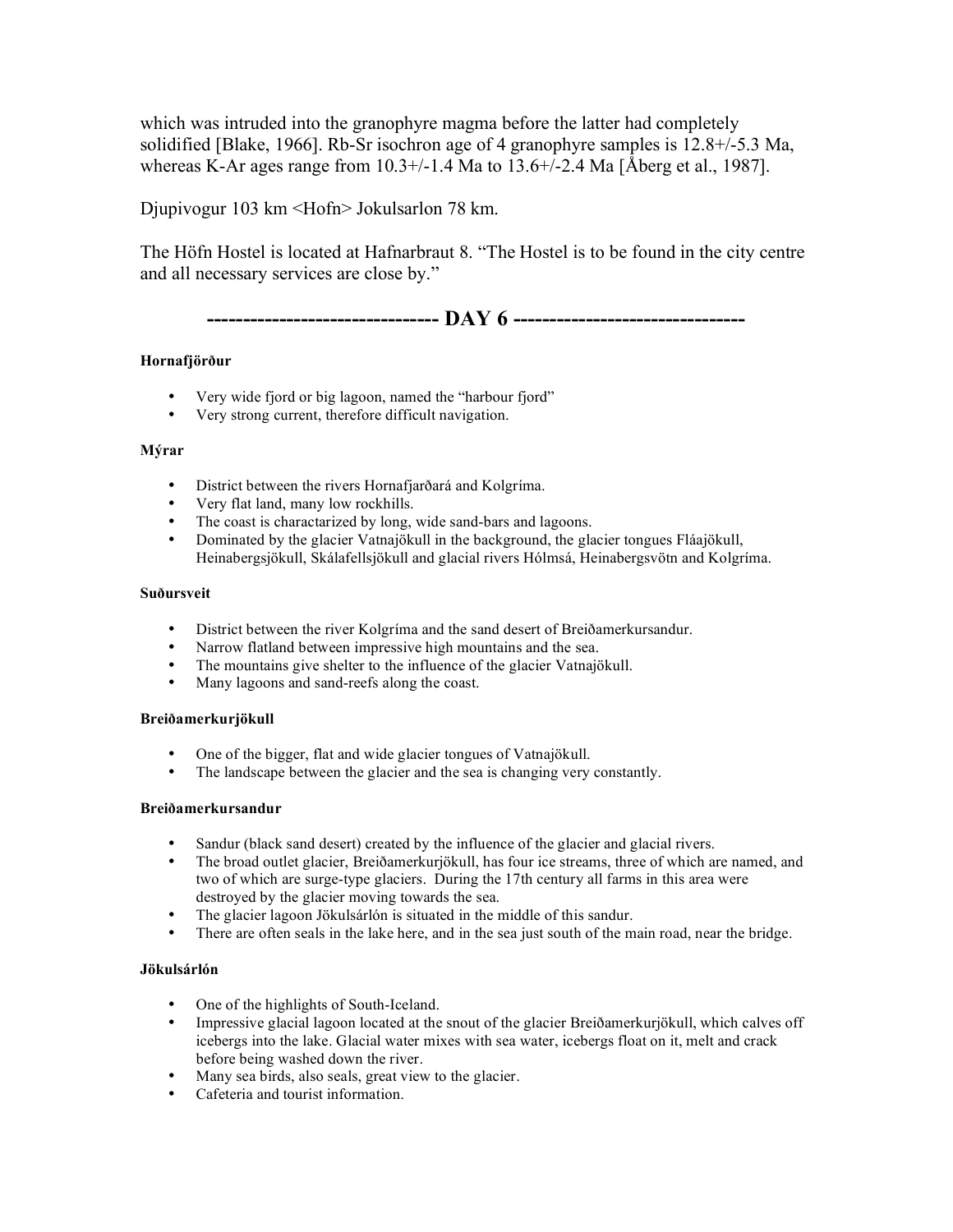# **Kálfafellsdalur**

"Numerous sheeted dikes make up the strata in the eastern slopes of the Kálfafellsdalur valley. Green breccias in this region are believed to have been emplaced at 1-1.5 km depth under subaqueous conditions. However, they are not related to any specific central volcano."

# **Jökulsárlón**

"Jökulsárlón is the proglacial lake at its terminus, and a short river, Jökulsá, spanned by a suspension bridge, discharges the lake directly into the North Atlantic. The lake will be filled with icebergs and was the backdrop for two James Bond films."

Prior to 1950 the 1½ km long course of the glacial river Jökulsá was uninterrupted by any lagoon. Since then the glacier tongue has retreated and a lagoon, gradually increasing in area, was created. The average flow of the river is  $250-300$  m<sup>3</sup>/sec. and the edge of the glacier snout floats on the water. It calves into the lagoon and icebergs of different sizes can be seen aground and melting rather quickly. The lagoon is very deep, at least 190 metres. The river gets shorter and shorter, mainly because of the constant sea erosion, which eventually is going to destroy the bridge (built in 1967). The result will be a deep bay, which is going to grow longer the farther the glacier snout retreats. The lagoon's surface has been lowered almost to sea level and sea water enters with the tides, increasing the water temperature. Salmon, capelin and herring enter the lagoon and the harbour seals follow the food. Eider ducks are very common on the lagoon. It is an unforgettable adventure to take a boat trip between the icebergs to admire the natural ice sculptures and the blue green colour of the ice.

"Breiðamerkursandur is a collective name of the proglacial area of Hrútárjökull and Fjallsárjökull, outlet glaciers from Öræfajökull and Breiðamerkurjökull respectively. Breiðamerkurjökull is the broadest, south-eastern outlet glacier of Vatnajökull proper and made up of 3 main icestreams. The glacier engulfs a 20 km long glacially eroded fjord that reaches down to 300 m b.s.l. At Iceland's settlement (A.D. 874) Vatnajökull is considered to have been divided into 2-3 main shields with much smaller outlet glaciers than today. At that time the Breiðamerkurjökull glacier snout lay at least 15 km behind the 1894 moraine. Two settlement farms are known to have existed on Breiðamerkursandur until around 1700. Their ruins were engulfed by the advancing glacier before 1720. In 1732 the Breiðamerkurjökull glacier snout lay about 9 km from the shore whereas in 1869 only 200 m separated the snout from the shore. Since 1894 the glacier has retreated 4 km and decreased in volume by 50-60 km3. Proglacial lakes started forming in 1933 and the largest one, Jökulsárlón, is now 13-15 km2 and up to 190 m deep. An estimated annual sedimentary production of 3-4 million m3 is now deposited within these lakes instead of being transported to the coast, resulting in coastal erosion of 700 m during the last 85 years. An average costal erosion of 5-10 m/year now threatens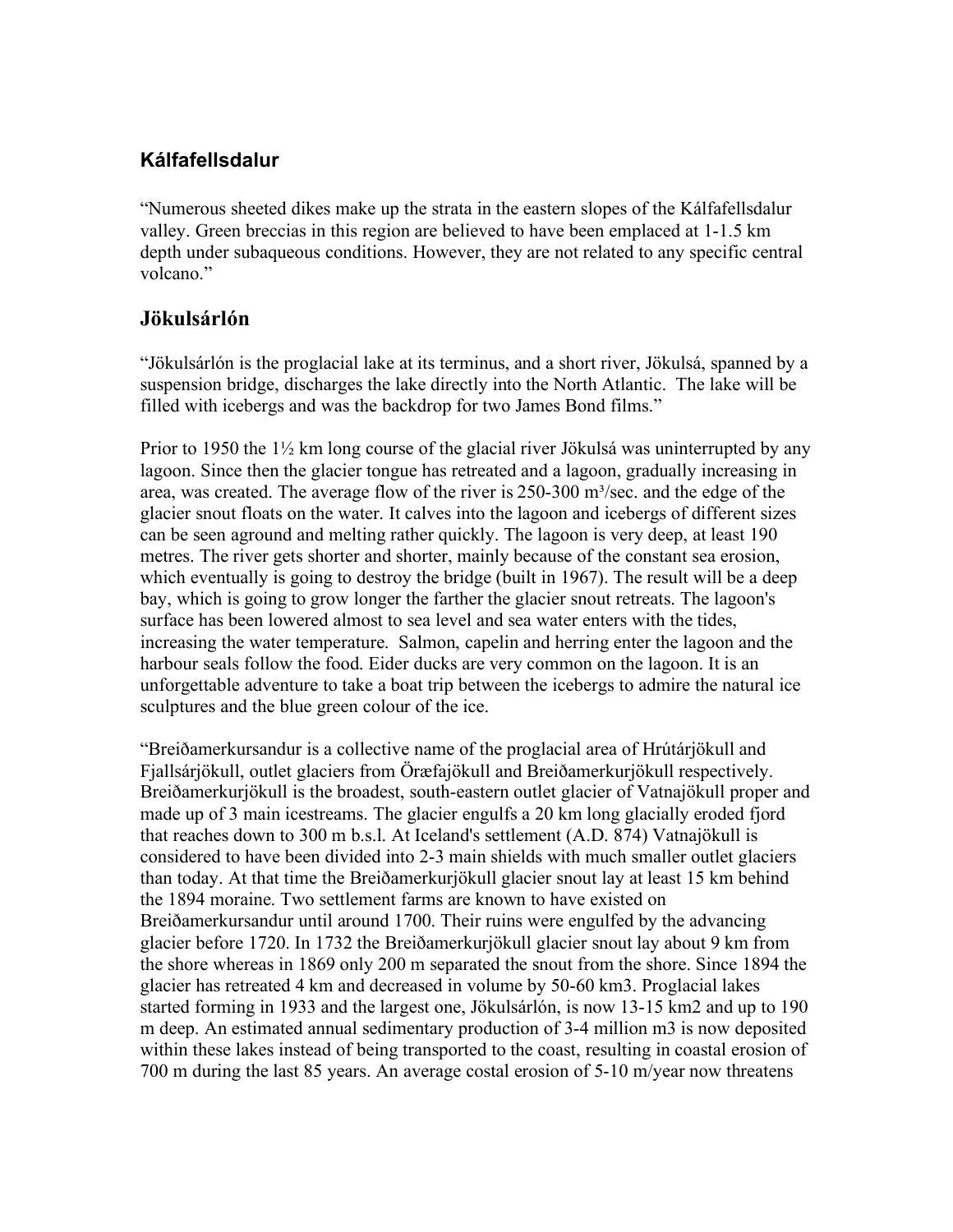the bridge, built in 1967 across the outlet river, Jökulsá, which is currently located 300 m from the shoreline."

Skaftafell 64 km < Jökulsárlón > Hofn 78 km.

"As you travel around the south side of Öræfajökull you will pass many outlet glaciers. It is worth stopping at Kvíárjökull to hike up onto the sharp-ridged lateral moraines that grade into a terminal moraine breached by the glacial river. The terminal moraine is appr. 100 m high – it is the highest terminal moraine in Iceland."

Kvíárjökull is an extension of Öræfajökull, the largest active post-glacial volcano in Iceland. Its north-western rim is Hvannadalshnukur, the highest peak (2119 m, 6,952 ft) in Iceland. Its crater is 5 km wide and it has a rim averaging 1,850 m high. Öræfajökull has erupted twice in historical times, in 1362 and again in 1727. The 1362 eruption was explosive and in regards to the amount of tephra produced, was the largest in Icelandic historical time. This eruption completely destroyed the district of Herad with jökulhlaup floods and tephra fall. By the 1400's a new settlement had sprung up again in this area under the name of Öræfi meaning "wasteland" in Icelandic. In 1727 Oraefajokull erupted again explosively with similar affects, but the eruption was smaller than the one in 1362.

## **Öræfi**

- Landscape and district between the glacier and the sea. Until 1974, when the ring road no. 1 was finished, it was one of the most isolated parts of Iceland. The name means "desert" or "the waste land."
- In the 14th and 18th century, volcanic eruptions destroyed many farms in the area.

Just east of the Skaftafell N.P. entrance is Svínafellslögin, a sediment sequence in the root of the great Öræfajökull volcano. It is about 700 ka old, and contains fossils (primarily leaves) that record climate changes on Iceland through the Pleistocene. Here, elements of the deciduous broad-leave forest that characterized the Tertiary flora of Iceland occur for the last time in Iceland's geological history.

# **The Öræfajökull volcano**

Öræfajökull is the largest stratovolcano in Iceland, created during the last 0.8 Ma by entwined interaction of volcanism and glacial erosion. The volcano is made up of basaltic and andesitic lavas and hyaloclastites. Rhyolite is also abundant. Hvannadalshnúkur, Iceland´s highest point, is a rhyolitic peak rising above the north-west rim of the 14 km2 summit caldera. Whereas the lower part of the Öræfajökull massif has been deeply dissected by glacial erosion, the upper, subglacial part of the volcanic cone is younger than the second last glaciation.

Postglacial activity in the summit area seems to have been almost exclusively explosive and tephrochronological studies show that this activity was of limited extent and did not add much to the volume of the volcano. Several radial fissures reaching below the present ice cover have also been active in postglacial time and at least one lava flow reached the lowland plain at Kvíárjökull on the south-east side of the volcanic massif.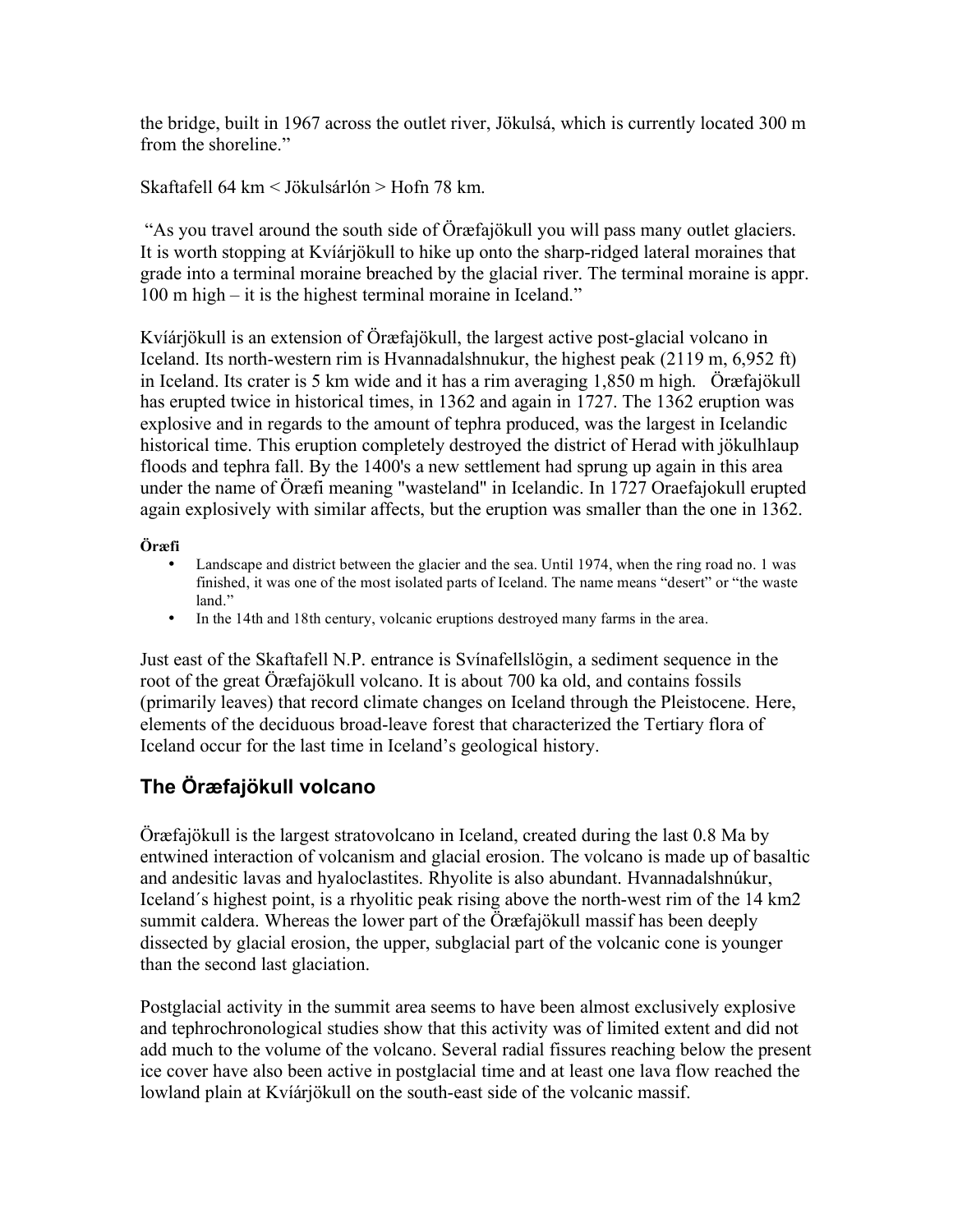Two historical eruptions in 1362 and 1727 are reported from the summit caldera of the volcano. About 30 cm of rhyolitic pumice were deposited along the southern plain in 1362 and carried northwestwards in such masses that ships sailing by the Western Fjords could hardly make their way through it.

Tephrachronological studies have supplemented the scant information supplied by the old annals. They show that the 1362 eruption occurred after a 500 years repose period and that the main tephra fall lasted only one or two days. The 1362 tephra forms a 7-10 cm thick layer in the Hornafjörður region and has been diagnosed from peat bogs in Scandinavia. The total eruption volume is estimated to have been about 10 km3, corresponding to ca.2 km3 of solid rhyolitic rock making it the largest plinian eruption in Europe since Monte Somma on Vesuvius destroyed Pompeii and Herculaneum in 79 AD.

The eruption was accompanied by catastrophic jökulhlaups (glacier bursts) that emerged from underneath the outlet glaciers on the west side of the massif. Some farms were destroyed by these floods, but the tephra fall caused more devastation. The tephra fall damaged rural settlements up to a distance of 70 km east of the volcano so that they were abandoned for several years. The prosperous rural settlement along the foot of the volcanic massif, inclusive of at least 30 farms, were laid waste so thoroughly that they remained abandoned for decades. When a revival at last came, this district (which before the eruption was called Hérað, a name given to extensive and important rural settlements) was renamed Öræfi ("wasteland").

The second historic eruption of Öræfajökull occurred on 3 August 1727 and lasted until April or May 1728. On Sunday 3 August several earthquakes were felt during a church service at Sandfell. The seismic activity increased gradually and culminated the following morning with events of estimated intensity VII-IX on the Mercalli scale. At 9 a.m, three particularly loud thunders were heard that were almost instantly followed by tremendous jökulhlaups from the Falljökull and Rótarfjallsjökull glaciers. The jökulhlaups destroyed two chalets and drowned three people. The Svínafell and Skaftafell farms on the west side of Öræfajökull were in complete darkness during 3 days due to tephra fall and became inhabitable for a while afterwards. However, the tephra production was small compared with that of the 1362 eruption and probably did not exceed 0.2 km3. The floods and tephra fall killed about 600 sheep and 150 horses some of which were found completely mangled by the bomb fall. The great amount of water discharged by the jökulhlaups indicate that the eruption originated within the caldera, but on 4 August a fissure with six or seven separate fires opened up on the outer west flank of the caldera, reaching down to about 1100 m a.s.l. Fire and smoke was seen at this site until late May the following year, but the lava production was insignificant.

On August 11th, 1794 the Icelandic naturalist, Sveinn Pálsson climbed Öræfajökull with two companions. Sveinn Pálsson conducted glaciological research in Iceland during 1792-1794 following his graduation from the University of Copenhagen. In 1795, he submitted a manuscript of a treatise on Icelandic glaciers to the Society of Natural History in Copenhagen. The treatise was written in Danish and for a variety of reasons not published in full until 1945 and then in Icelandic. In his Glacier Account, Sveinn put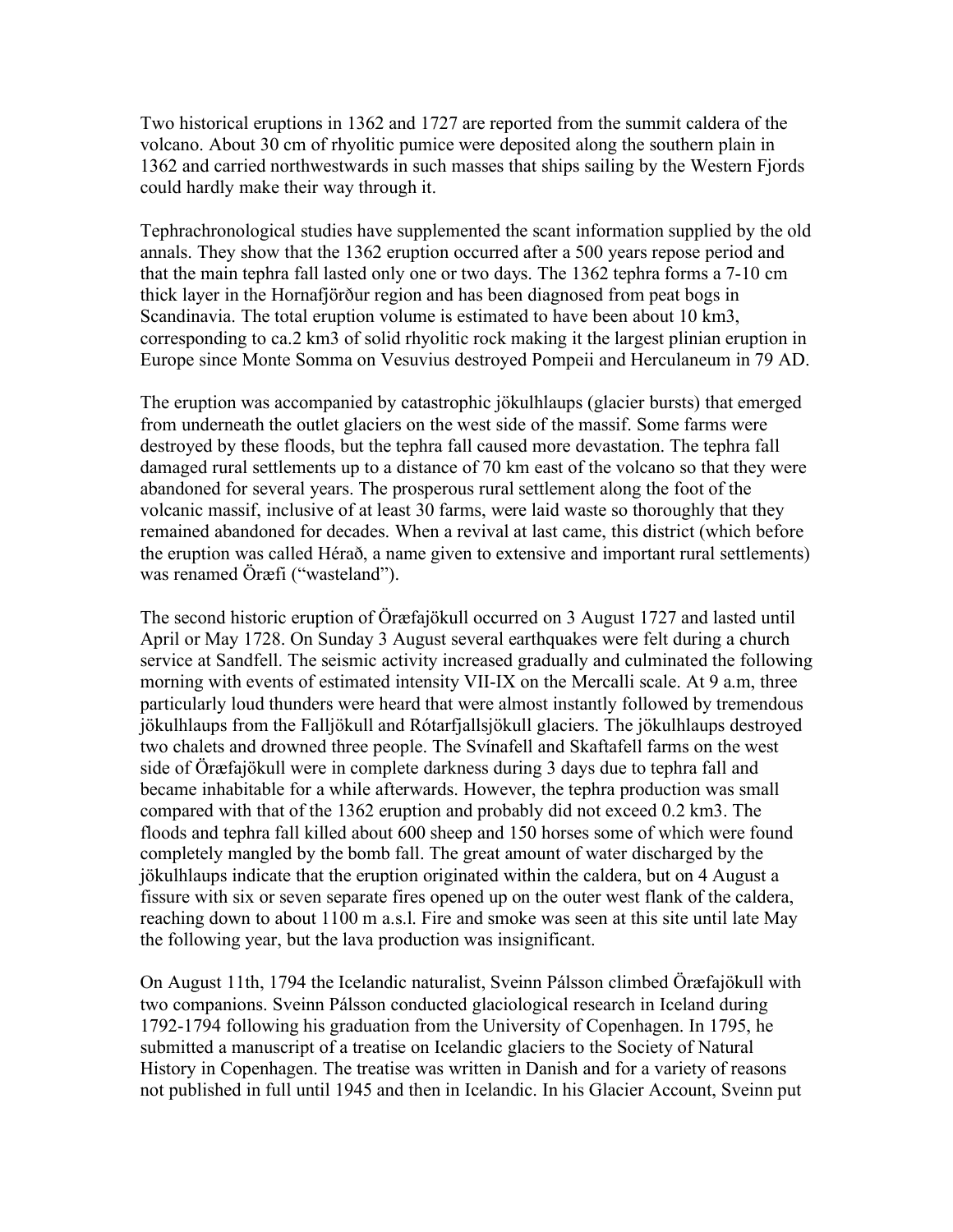forth his theory that glaciers behaved as fluids. A few years earlier, in 1775, the French naturalist, A. C. Bordier, studying glaciers in the French Alps in 1772, had reached the same conclusion. However, a century passed before his discovery became known.

In his account Sveinn wrote; "I became particularly interested in the appearance of the nearest glacier to the east of Kvísker, the same outlet glacier mentioned before, that had slid down. Its surface, all the way to the main glacier, seemed to consist of nothing but semicircles running right across it [ogives], whose convex arches pointed downward to the level land, exactly as it had flowed down in a semi-melted or thick and viscous state. I wonder whether this phenomenon might not prove in part that glacier ice, without actually melting, has some kind of fluidity, like several resins." (B. Brandsdóttir)

# **---------------------------- DAY 6 (cont.) and DAY 7 ----------------------------**

# **Skaftafell National Park**

Iceland's second national park, Skaftafell, established in 1967 (400-500 square kilometres), contains some of the most precious natural pearls of the country. The rugged landscapes, mountains and glaciers, the flora and the fauna have a magnetic influence on the visitors. In 1984, the park was increased in area (1736 square kilometres) including a considerable part of Glacier Vatnajokull. In November 2004 the area of the park was again increased, to 4,807 square kilometres. It now comprises the volcano Laki area, as well as about half of Euorpe's largest icecap, Vatnajokull.

There are no roads in the park, but a network of trails offers the opportunity for differently extended hikes. The camping grounds are large but it is difficult to hammer the tent pegs into the gravel surface. Among the services rendered in the park are toilets, washing machines, a restaurant, a small shop and a very interesting Visitors Centre. The park wardens offer regular guided walking tours and the Bus Company Austurleid hf., offers daily tours from the park to the volcanic Laki area as well as the daily schedule. A comprehensive brochure with maps and hiking trails is available at the Visitors' Centre.

According to Richie Williams, a hike to Svartifoss (flowing over columnar basalts) is "a must." Helgi Torfason tells us, "If you have time (energy) walk into Morsárdalur and to the outlet of Skeiðará glacial river from beneath the glacier – ask the warden about the best way and if it is a good idea – the outlet changes. The walk to Morsárjökull and into Kjós is also very interesting – or walk to Skaftárjökull glacer and moraines – or up to the mountains. Depends on weather what is best."

"The Skaftafell central volcano was active between 2-3 Ma. At least 16 glacial and interglacial intervals have been identified in the Skaftafell and Hafrafell volcanic strata during the last 5 Ma (Helgason and Duncan, 2001). The strata is made up of subaerially erupted tholeitic lava flows and basaltic andesites and subglacially formed volcanic ridges made up of pillow breccias and hyaloclastites. Magnetostratigraphic mapping and K-Ar radiometric dating indicate that the frequency and intensity of glaciations increased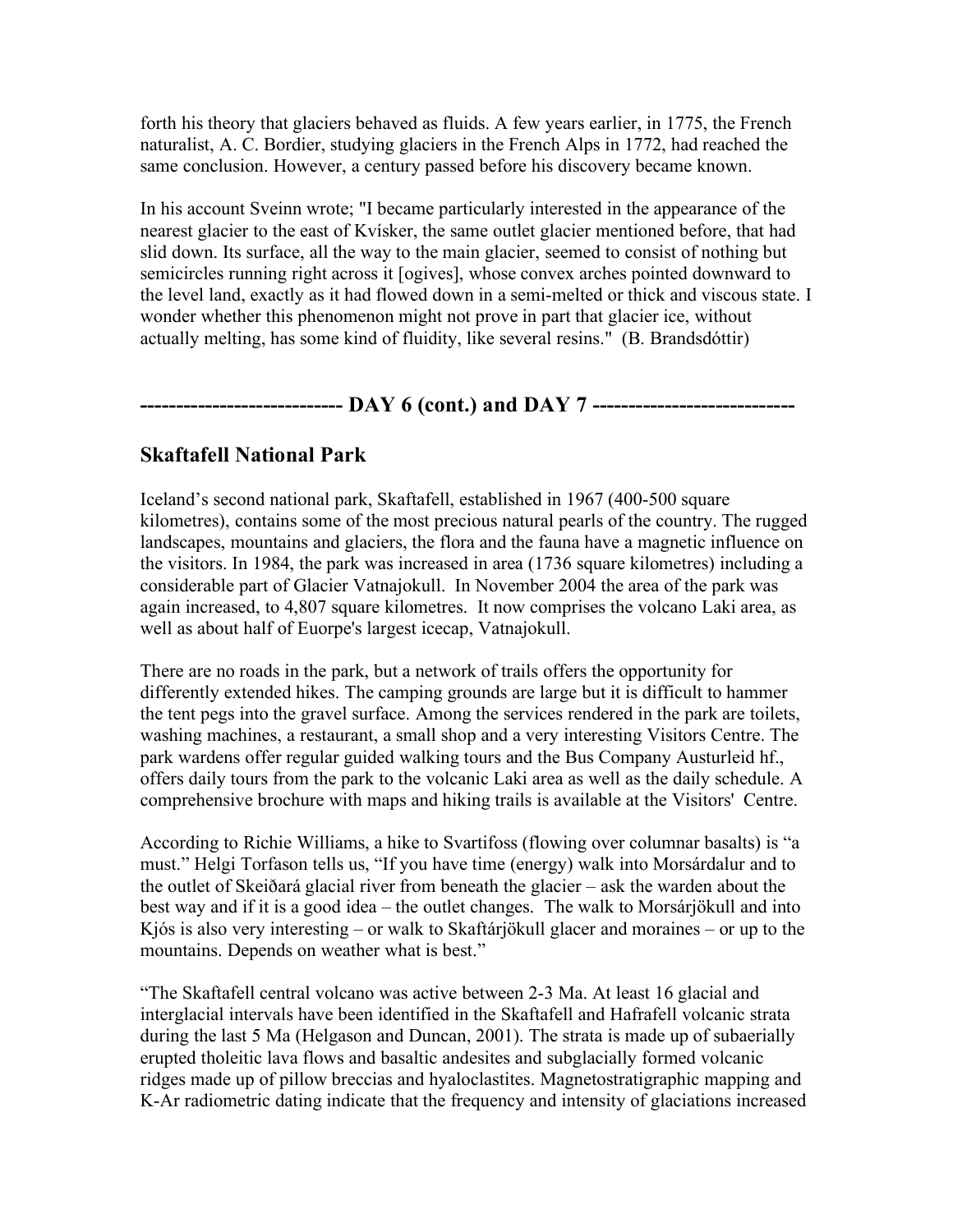significantly at ca. 2.6 Ma and particularly since 0.8 Ma, as most of the strata from 100 m a.s.l. to the peak of Öræfajökull, at 2119 m a.s.l. has been formed during the Bruhnes magnetic epoch. These climatic changes correlate with increases in global ice volume, ice-rafted debris, and development from local to regional glacial conditions in the North Atlantic." (B. Brandsdóttir)

Kirkjubaejarklaustur 69 km <Skaftafell> Jokulsarlon 64 km.

# **Iceland's hotspot volcanoes.**

"The center of the Iceland hotspot is marked by a cluster of subglacial central volcanoes beneath NW Vatnajökull. Tephra layers within the outlet glaciers indicate that the volcanic activity has a 130-140 yr period [Larsen *et al.*, 1998] and that the eruption frequency of the hotspot volcanoes has been considerably higher than elsewhere at the plate boundary in Iceland, since 1200 A.D. Two of these volcanic systems, Grímsvötn and Bárðarbunga, have more than 50 documented eruptions among them the largest fissure eruptions in Iceland in historical times, i.e. the Vatnaöldur eruption in 871 (from the Bárðarbunga system) and the Grímsvötn-Laki eruptions during 1783-1785.

Large calderas exist beneath both Bárðarbunga and Grímsvötn, whereas the Kverkfjöll volcanic system is characterized by two smaller calderas. Being subglacial has precluded conventional volcanological studies of these volcanoes until recently when modern techniques, such as radio echo-sounding and local earthquake monitoring [Björnsson and Einarsson, 1991] revealed their surface structure and provided more detailed information regarding their seismic activities.

The Grímsvötn volcano is covered by a glacier and ice is continuously melted by geothermal heat the meltwater accumulates in a caldera lake. the lake is drained in jökulhlaups typically releasing volumes of the order of 2-5 km3 every 4-10 years. During these events the lake level subsides by the order of 100 m whereas it rises by 10-30 m/a in the interval between the jökulhlaups. The ice-covered caldera lake makes a unique calorimeter for measuring the heat flux of the subglacial geothermal area, which can be derived by the rate of accumulation of meltwater in the lake, subtracting water melted by atmospheric processes on the glacier surface.

A 69 year record (1922-1991) of heat release has been obtained [Björnsson and Guðmundsson, 1993]. The data derived from in situ measurements of the volume of meltwater accumulated in the caldera lake, subtracting climatically induced melting. The overall fluctuations in the heat flux are closely related to volcanic activity and are dominated by a main pulse of 11,600 MW, caused by a major eruption in 1938, gradually declining to 1600 MW in 1976-1982. Heat extracted from the roof of a magma chamber, with the aid of hydrothermal convection, may have given a basic contribution to the heat flux of 1500 to 2000 MW (an upper bound). The variable part of the heat flux (from 0 to 10,000 MW) was released from magma erupted at the base of the glacier and from shallow intrusions. The total heat released over the period 1922 to 1991 was 8.14+/- 1.6x10\*\*18 J, equivalent to the energy released by the solidification and cooling of 21+/-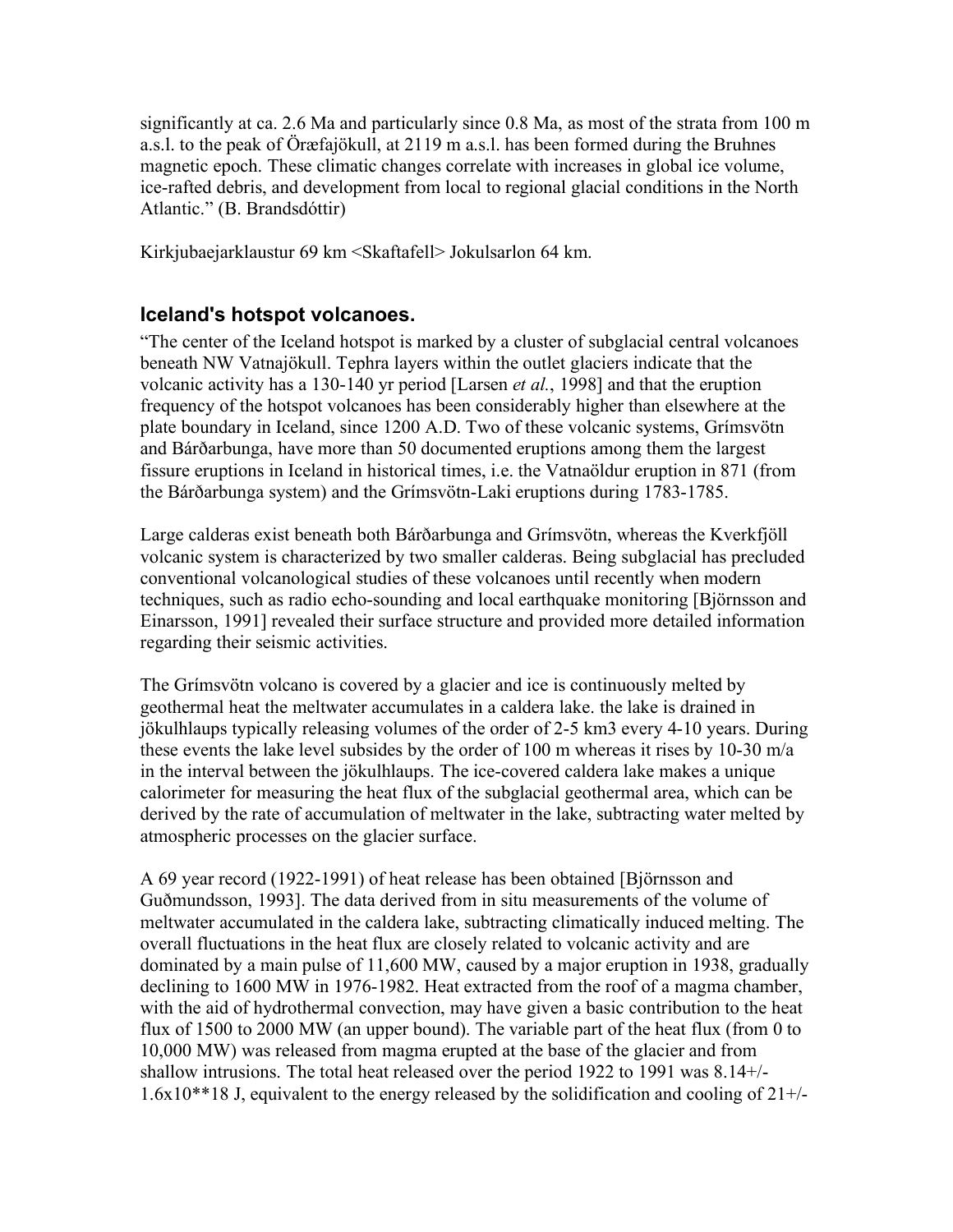0.4 km3 of basaltic magma. The contribution to the total heat flux was 45% (max.) from a magma chamber, 35% (min.) from shallow intrusions, and 20% from eruptions. This implies that magma at the roof of a chamber solidified and cooled at the rate of 1.2- 1.6x10\*\*7 m3/a or about 1 km3 over the last 69 years. Heat release at Grímsvötn was probably more intense in the 19th century when volcanic eruptions were more frequent." (B. Brandsdóttir)



On our drive back to Reykjavík we will cross two ridge segments, the propagating tip of the Eastern Volcanic Zone and the Western Volcanic Zone, and the transform between them, the South Iceland Seismic Zone. The route passes along the southern edge of the Vatnajökull and Mýrdalsjökull glaciers, which conceal some of Iceland's most active volcanoes. Throughout history subglacial eruptions have caused enormous flooding forming the great sandur alluvial plains along the coast. We will drive across the flanks of Mýrdalsjökull (Katla). The road also crosses the 1783 Laki lava, the largest historical lava flow in Iceland (565 km2 and 14 km3) and the flood planes of the subglacial volcanoes beneath Vatnajökull (Grímsvötn) and Mýrdalsjökull (Katla).

Leaving Skaftafell, we cross most of the great Skeiðarársandur (the Skeiðarár glacier outwash plain), in front of Skeiðarárjökull. Along the coastal plain south of the road are fields of pseudocraters, where lava flows moved across saturated soils or marshland and created many "rootless" craters. Here we may see some signs of the great jökulhlaup that occurred in connection with an eruption in Grímsvötn beneath Vatnajökull, in 1996. "The 1000 km2 Skeiðarársandur alluvial plain has been generated by repeated jökulhlaups from the subglacial caldera lake of the Grímsvötn volcano and from icedammed lakes at the glacier margin, such as the Grænalón lake at the western margin of Skeiðarárjökull. There are indications that the sandur was considerably smaller up to the 14th century as at least 4 farms existed on its easternmost part prior to the 1362 eruption, including the Rauðilækur church. The last major jökulhlaup at Skeiðarársandur took place in November, 1996 following the subglacial Gjálp eruption. Meltwater from the eruption site flowed southwards into the caldera lake of Grímsvötn where it accumulated beneath a floating ice shelf. The lake's ice dam was lifted off the glacier bed 3 weeks after the eruption began and more than 3 km3 of water drained onto the Skeiðarársandur plain, causing extensive damage to transportation and communication systems." (B. Brandsdóttir)

#### **Skeiðarársandur**

- Vast black sand desert between the districts Öræfi and Fljótshverfi.
- Approx. 20 by 30 km large, fed from the glacier Seiðarárjökull, a tongue of Vatnajökull.
- Sandurs (sand deserts) have always presented problems for transport because of the destructive forces of the glacial rivers. The ring road no. 1 was not completed until 1974.
- In 1996, after a volcanic eruption underneath the glacier Vatnajökull a jökulhlaup (an immense outburst of glacial water, mud and gravel) destroyed the road and the bridge over Skeiðará. Both were reconstructed in 1997.
- Do not leave the road, the sand desert is very dangerous!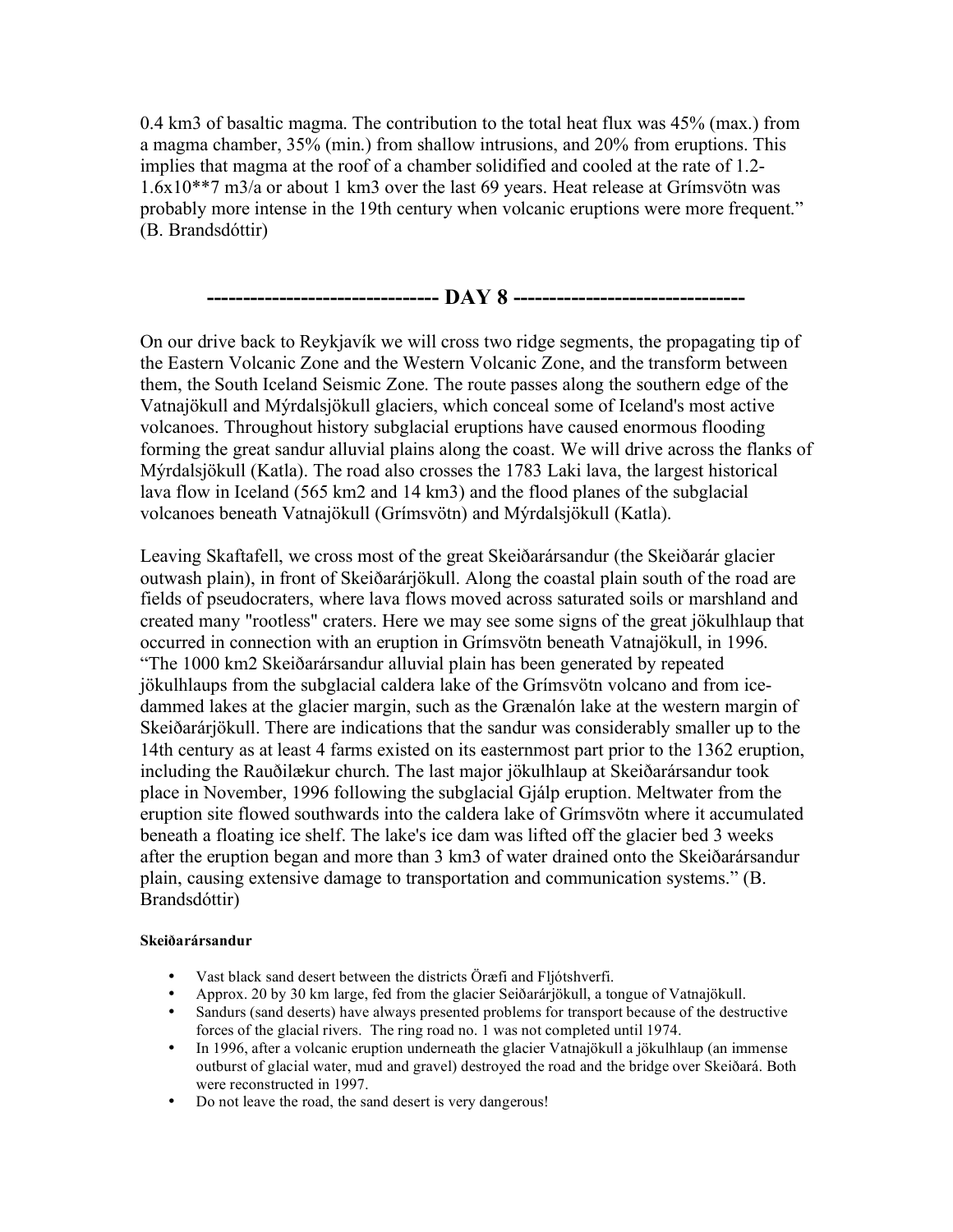• "a lava-tounge from the 1783 lava from Laki is the first lava you cross after leaving the Skeiðarársandur – you cross the lava again after leaving Kirkjubæjarklaustur."

# **Kirkjubaejarklaustur**

Irish monks are believed to have lived there before the arrival of the Norse settlers. In 1186 a convent of the Benedictine order was established and used until 1550, when it was disbanded during the Reformation. In 1783, the village and its church were threatened by a lava stream coming from the Laki fissures. Many topographical names in the area remind of the catholic past, such as the freestanding rocky mound west of the hamlet, called Systrastapi, or the Sisters' Mound. Two nuns are said to be buried there after they were burned at the stake for their sins.

This area contains a few of the most beautiful natural phenomena and landscapes of the country, including the "Kirkjugólf," a flat rock pavement of basalt columns, looking like the floor of an old church. The great Eldhraun lava is found at Kirkjubaejarklaustur. It was produced in 1783 by an enormous eruption along the Laki crater row. In all, the lava covers about 599 km2, and is the most extensive lava field in the world resulting from a single eruption during historical times. The amount of eruptives (lava, pumice, ash, gases) has been estimated to be about 15 km3 during the 8 months of eruption. The volcanic pollution caused livestock to die, and there followed a famine that killed about 1/4th of the Icelandic population at the time. The pollution caused haze over most of northern Europe.

# **The Skaftár Fires**

"A devastation was brought about by the 1783-84 Laki (i.e. Skaftáreldar) eruption on the late 18th Century communities in Iceland. The resulting Haze Famine (i.e. Móðuharðindin) is the worst environmental and social-economic disaster in Iceland's history, killing 50% of the countries cattle, 77% of the sheep and one fifth of the human population. The Lakagígar lava flow is the largest lava flow formed on Earth in at least the last 1000 years. The average discharge during the first 50 days of the eruption may have been close to 2000 m3/s. The 565 km2 and 14 km3 lava flow formed two main branches that we will cross, driving back to Reykjavík." (B. Brandsdottir)

Vik 71 km <Kirkjubaejarklaustur> Skaftafell 69 km, Laki 51 km, Landmannalaugar 120 km.

Approaching Vik, we will be travelling west along the southern margins of one of the mightiest volcanos in Iceland, Katla, whose great caldera is buried below the Mýrdalsjökull ice cap. In Katla, there has been intensive volcanic activity with at least 17 eruptions in historical times. The number of pre-historical eruptions are not known but may approach 100. It has been estimated that as much as 30-35 km3 of tephra may have been produced from this area during the post-glacial time. Associated with the subglacial eruptions are enormous catastrophic jökulhlaups, which may reach water volumes of >300.000 m3 per second (for comparison, top discharge from Icelandic glacal rivers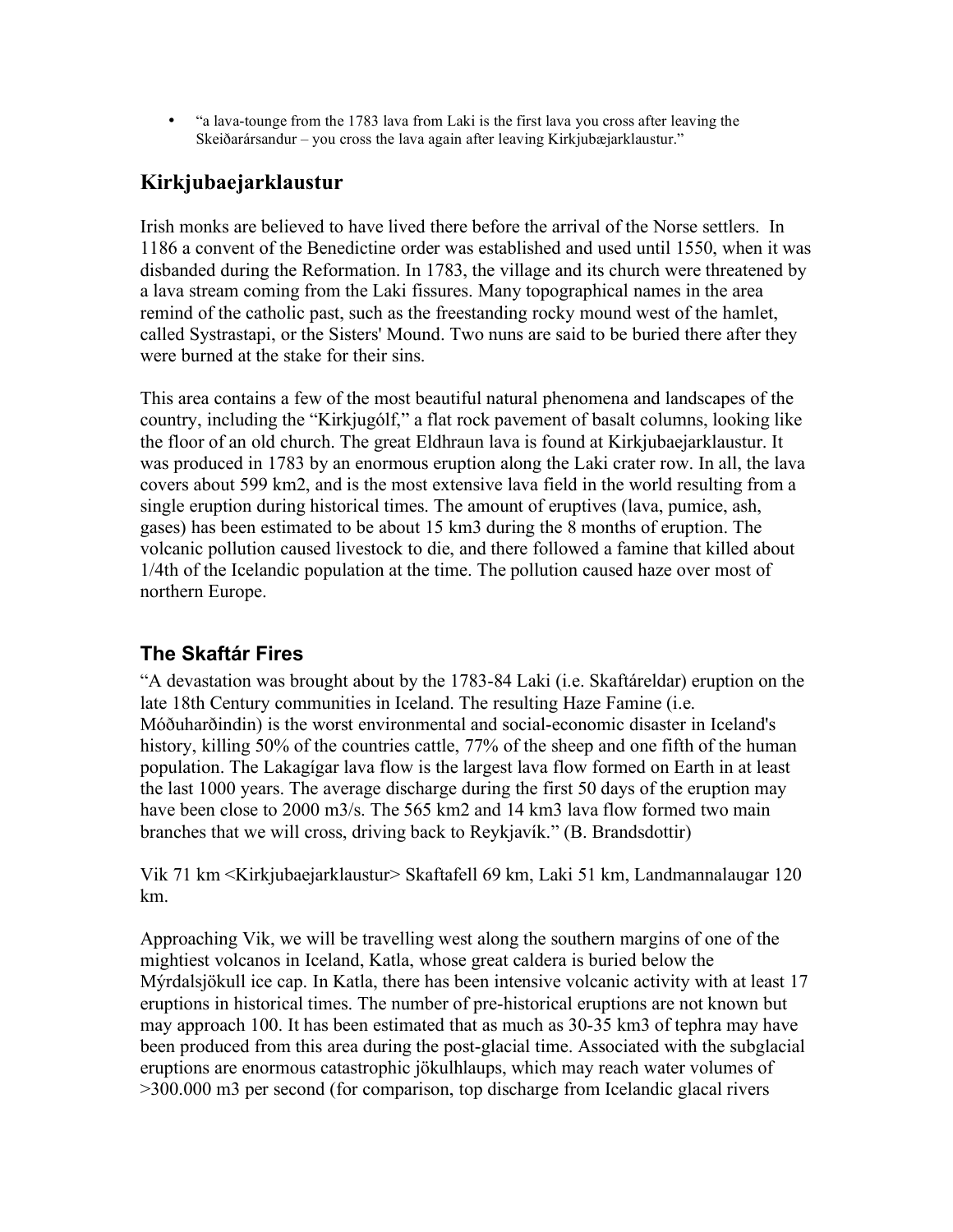during summer melt rarely exceeds 500 m3 per second). During Katla's last major eruption in 1918, the shear volumes of debris carried by the jökulhlaup caused the coastline to move more than 4 km outwards. We will cross Mýrdalssandur, the huge, flat, black Katla outwash plane in front of Mýrdalsjökull, and see some of fingerprints of this enormous jökulhlaup (including Kötlubjarg (below) and large levee-formations.

## **Katla**

"Radio-echo soundings have revealed a large caldera beneath the Mýrdalsjökull ice cap. The Katla caldera encircles an area of 100 km2, is 600 to 750 m deep and its highest rims reach 1380 m a.s.l. Katla is among the most frequently erupting volcanoes in Iceland, averaging about two eruptions each century. Typical Katla eruptions are accompanied by basaltic tephra fall, lightning and glacial floods (jökulhlaups) of meltwater, ice and volcanic debris. The subglacial Katla eruptions are accompanied by enormous laharic floods that have formed a vast sandur plain and are widely distributed. Ocean sediments and ash particles in the Greenland ice core indicate strong activity over much longer time periods.

The last eruption in Katla occurred in 1918 during which the southern coast was extended by 5 km by the laharic flood deposits. The present volcanic repose is among the longest known in historic times. Persistent high seismic activity has been observed beneath Mýrdalsjökull for more than four decades. No volcanic activity has been detected during this time, however, with the exception of probable small subglacial eruptions in 1955 and 1999. Epicenters in 1978-1985 fall into two distinct clusters under the glacier. One cluster is located within the caldera of Katla, whereas the other is centered in the Goðabunga area, beneath and west of the western caldera rim. Earthquakes of both clusters have distinct characteristics of volcanic earthquakes, i.e. emergent P-waves and poor S-waves. These characteristics are more pronounced for the Goðabunga cluster. The coincidence of the Katla cluster with the caldera and an area of S-wave shadowing suggests that it is related to an active magma chamber of the Katla volcano." (B. Brandsdottir)

## **Vik**

This is the southernmost coastal hamlet of the country and the only one without a harbour. The flat, black beach south of the village was declared one of the 10 most beautiful island beaches of the world by the Iceland Magazine. Amphibious vehicles are used for deep sea angling, fishing and highly interesting sightseeing tours along the coastline all the way to the country's southernmost point, Dyrholaey. There is also Travel Café Tourist Information Centre. Large bird breeding colonies are on both sides of the village, arctic terns, puffins, guillemots, fulmars, kittiwakes etc. [Post-trip note: We were not able to reach this beach. The road was closed to protect nesting birds.] If you are travelling to the west from Vik, you should take a look at the current road and weather conditions on Moorland Vikurskard.

Skogar 33 Km <Vik> Kirkjubaejarklaustur 71 km.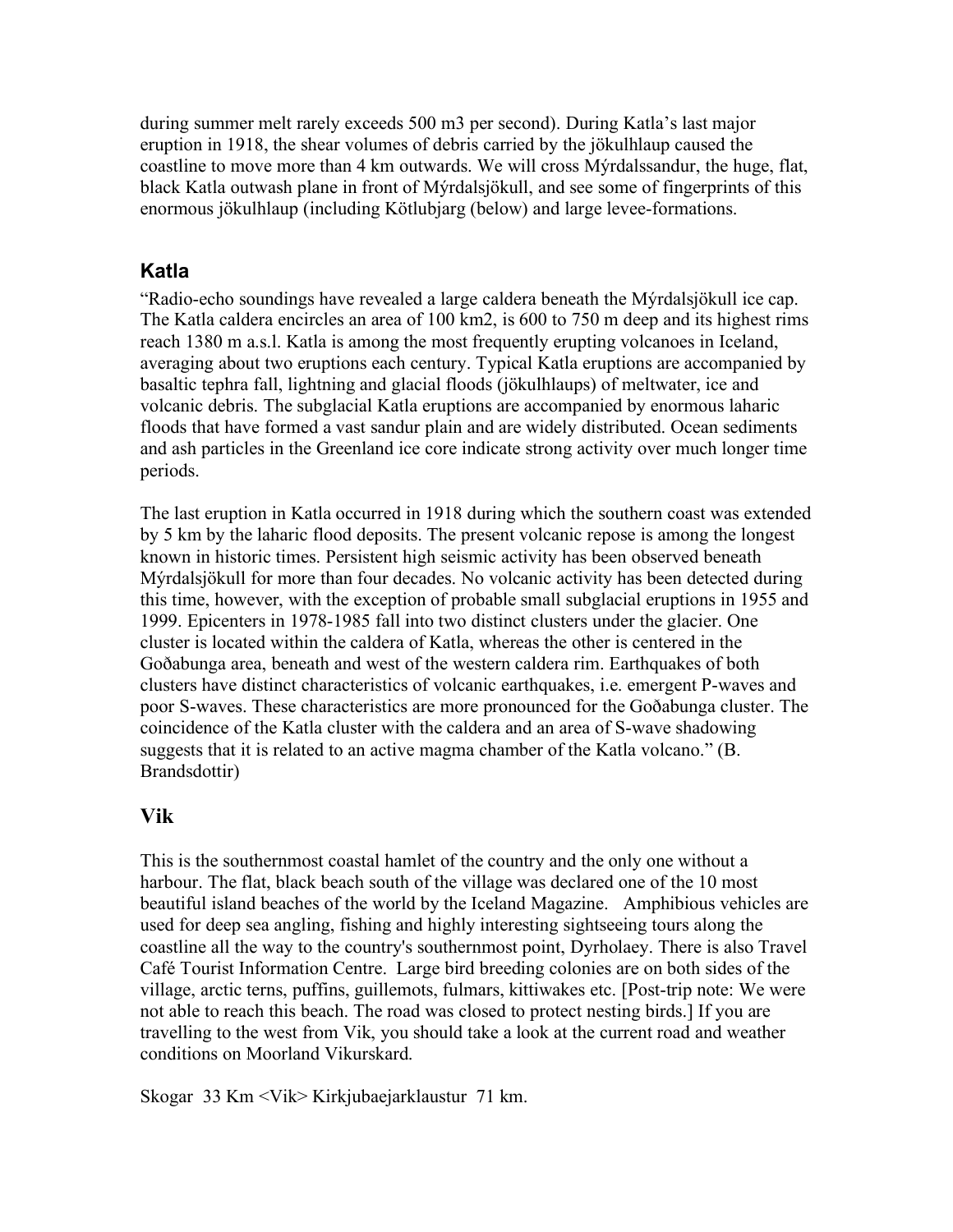The trip from Vik to Skogar will take us south of the Mýrdalsjökull and Eyjafjallajökull ice caps. We will visit the Sólheimajökull outlet glacier, easy to reach from the main road. (Helgi Torfason: "You might smell the glacial river as you appoach – it is sulphur from geothermal wates, coming from beneath the glacier.") Here, we can see proglacial sandur outwash, neoglacial moraines, and a recently (since 1995) deglaciated glacier forefield with flutes, drumlins and retreat moraines. Sólheimajökull is located on the southwestern margin of the Mýrdalsjökull ice cap and partly encompasses a subglacial volcanic caldera, from which Katla erupts and from which Kötlujökull flows out to the east-southeast. Remnants of a minor jökulhlaup in 1999 (pitted outwash) as well as megaripples associated with major Holocene jökulhlaups in connection with large eruptions in the subglacial Katla caldera can be seen.

# **Skogar**

Skogar is the common name for two farms, a school and the open air, communications and folk museum. The school and the museum were inaugurated in 1949. The school buildings are used as a summer hotel. The curator of the folk museum was the initiator of its foundation and he is responsible for its collection and development for more than 5 decades. He is still going strong and enjoys showing the visitors around. Old houses have been restored and rebuilt on the museum grounds. The church is a replica of old country churches but the inside decorations are old artefacts from old, bygone churches. The church was consecrated by the Lutheran bishop in 1998. There had been no church at Skogar for more than two centuries, when that happened. The alluvial plain south of Skogar shows us clearly, that it is possible to turn the grey gravel and sand deserts green again and down by the sea it is possible to spot the harbour seals tumbling in the water.

A fine hiking trail crosses the Mt Pass Fimmvorduhals to Thorsmork.

48 km Hvolsvollur <Skogar> Vik 33 km.

## **Skógafoss**

- One of the most beautiful waterfalls in Iceland, 60 m high.<br>• To the north is the Eviatiallaidkull central volcano a relative
- To the north is the Eyjafjallajökull central volcano, a relatively young volcano built during the past 200 kyr. During the last glaciation, considerable amounts of intermediate and acid lavas were erupted. Only two eruptions are known in historical times (1612 ans 1821 AD), both rather small.
- Continue on road no. 1.
- Take road no. 249 to reach Seljalandsfoss, it is just 500 m from road no. 1.

## **Seljalandsfoss**

• 40-m high waterfall on the river Seljalandsá, comes off a marine cliff carved during high sea level  $\sim$  10 ka. There is a foot path that leads behind the falls.

Seljalandsfoss sits near the eastern edge of the South Iceland Seismic Zone.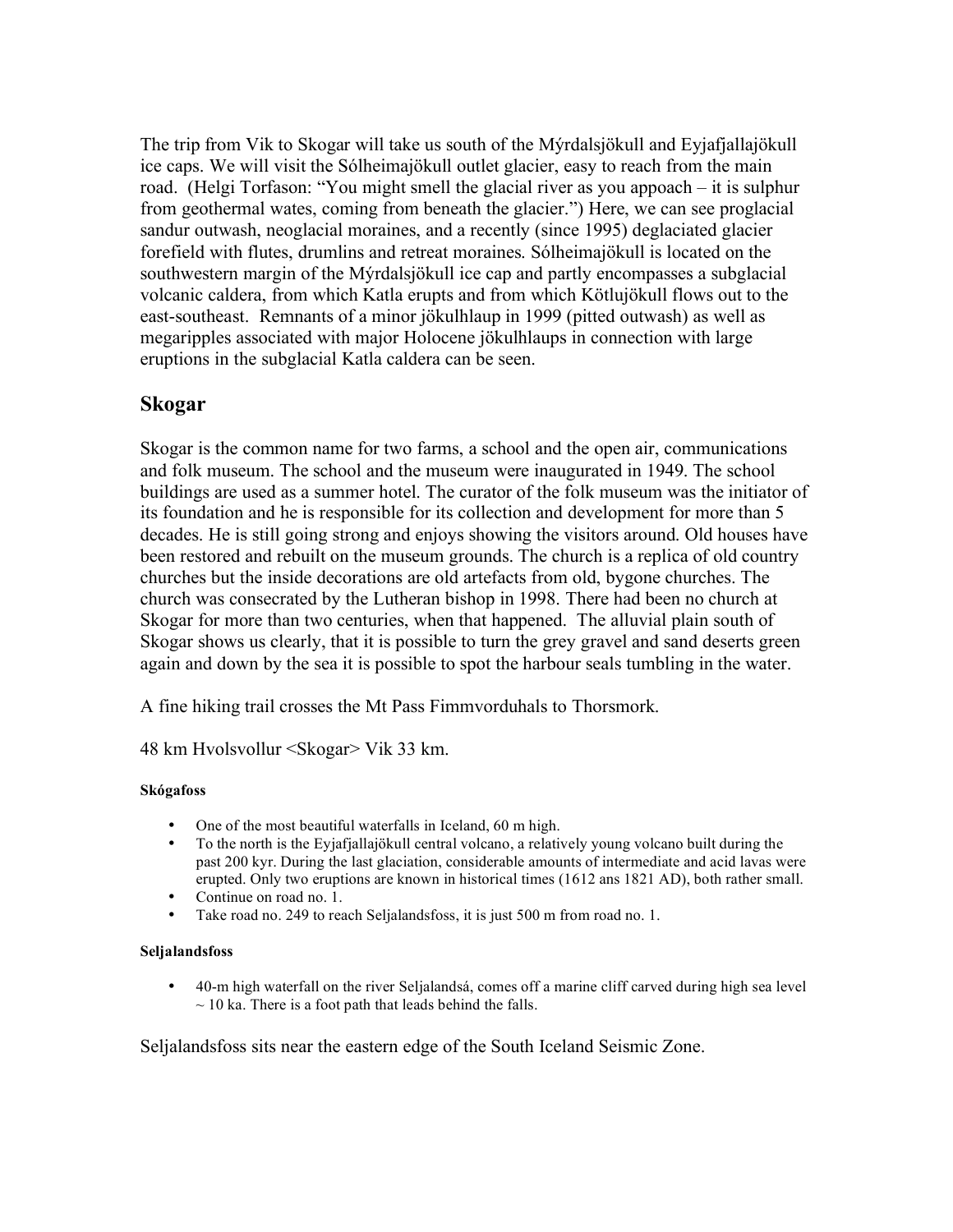# **The South Iceland Seismic Zone**

"The South Iceland Seismic Zone (SISZ) is a transform zone bridging the Western and Eastern Volcanic Zones. The SISZ crosses the populated lowland in South Iceland and has a width of about 60 km. Throughout the history of Iceland, the seismic zone had produced numerous destructive earthquakes delineated by areas of destruction and surface ruptures. The SISZ was hit by a series of earthquakes in June 2000, two of which caused considerable damage. The earthquakes follow the pattern of previous large historic earthquakes that have occurred at intervals ranging from 45 to 112 years. A longterm forecast of the June 2000 earthquakes was based on this pattern. The sequence began on June 17 with a magnitude 6.5 event in the eastern part of the zone. This immediately triggered a flurry of activity along at least a 90 km-long stretch of the plate boundary to the west. A second mainshock of about the same magnitude occurred about 20 km west of the first one on June 21. The mainshocks of the sequence occurred on N-S striking faults, transverse to the zone itself. The sense of faulting was right-lateral strikeslip conforming to the model of "bookshelf faulting" for the SISZ. According to the model the left-lateral transform motion across the zone is accomplished by right-lateral motion along numerous parallel transverse faults and rotation of the blocks between them. The two mainshocks occurred on pre-existing faults and were accompanied by surface ruptures consisting primarily of en echelon tension gashes and push-up structures. The main zones of rupture were about 15 km long, and coincided with the epicentral distributions of aftershocks. Fault displacements were of the order of 0.1-1 m. Faulting along conjugate, left-lateral strike-slip faults also occurred, but was less pronounced than that of the main rupture zones. High acceleration was recorded by a network of strongmotion accelerographs. The highest recorded acceleration was 0.84 g, recorded by an instrument in a bridge abutment 3 km from the source fault of the June 21 event. Indications of acceleration in excess of 1 g, such as overturned stones, were abundant in the source areas. In light of the high accelerations the damage to man-made structures was surprisingly low. About 20 houses were deemed unusable, but none of them collapsed. Damage was strongly correlated with age of the buildings. There were no casualties and very little injury to humans or animals. Large hydrological changes and other effects such as rockfalls, settling of soil and swamps were observed in a wide area surrounding the seismically active zone." (B. Brandsdottir)

# **Hvolsvollur**

The small town Hvolsvollur, one of the few inland towns, started developing in the 1930s when most of the streams and rivers in the Southwestern Lowlands had been bridged. The inhabitants base their livelihood mainly on services rendered to the agricultural surroundings, the manufacture of meat products for the domestic market and tourism. The town is situated in one of the most important Saga regions of the country, with some of the main stages of the renowned Njal's-Saga. Those who are interested in the Icelandic Sagas should not miss visiting the Njala Centre in town. Salmon and trout fishing in the nearby rivers is very rewarding. The Bus company Austurleid/SBS ltd. offers daily tours to Thorsmork in summer, Saga tours in the area and scheduled services to the capital and all the way to Egilsstadir in the East. If you are travelling to the east from Hvolsvollur, you should take a look at the current road and weather conditions in Mt Pass Vikurskard.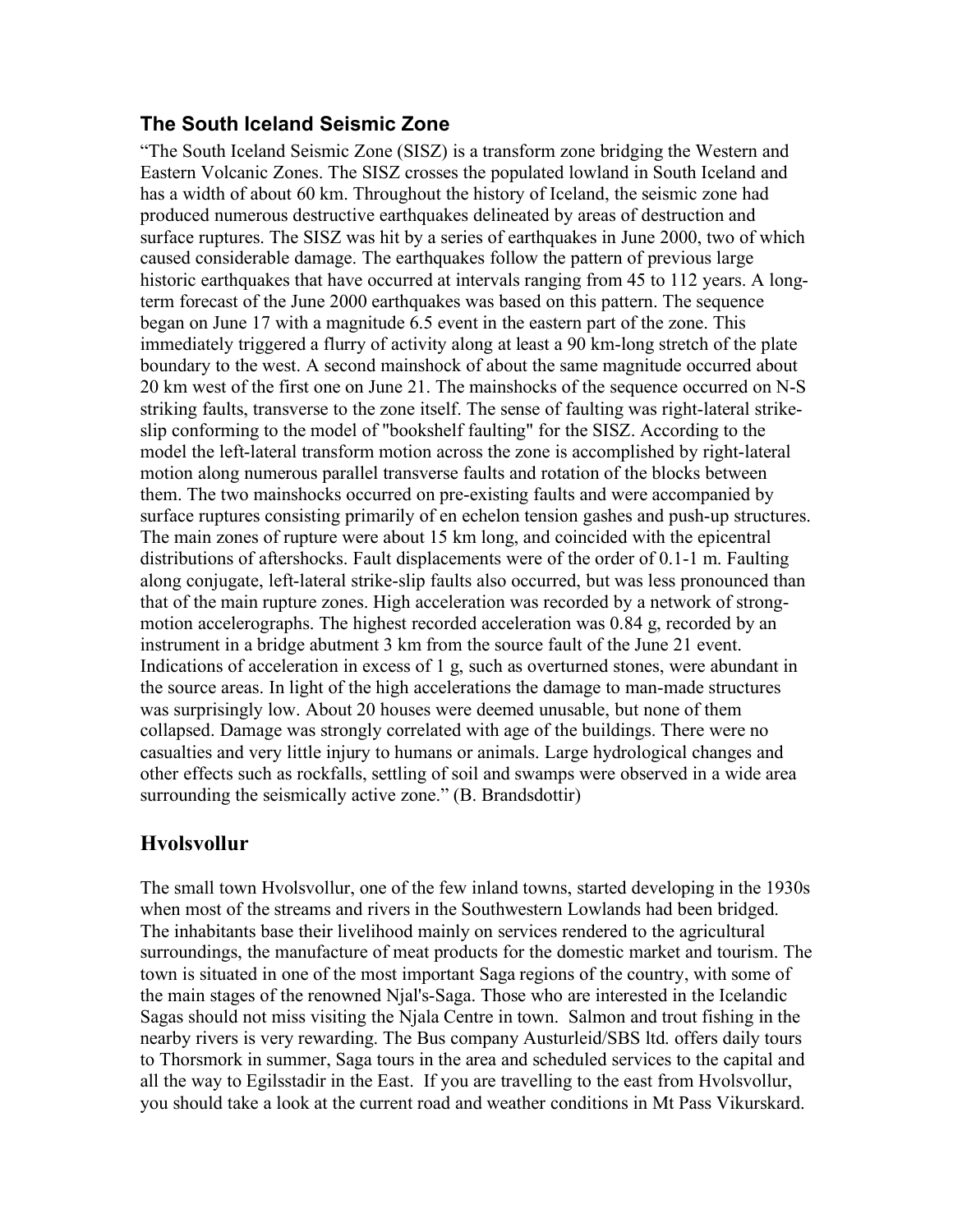The distance from the capital is about 106 km.

13 km Hella <Hvolsvollur> Skogar 48 km, Thorsmork 51 km.

# **Hella**

This town started developing before the middle of the 20th century, when most of the rivers in the southwestern lowlands had been bridged. It is situated on the banks of one of the best salmon rivers of the country. Just southeast of the town is a race course where horse shows are held regularly. Every summer in July a popular family festival takes place there. The town offers a good hotel and cottages on the river banks, restaurants and all kinds of recreational opportunities, such as sightseeing tours, horse rentals, dog sledge tours and fishing. East of town is an airfield, where The Gliders' Association holds competitions.

36 km Selfoss <Hella> Hvolsvollur 13 km, Hrauneyjar, 96 km.

# **Selfoss**

The town Selfoss started developing in 1891, when a suspension bridge was built across the most voluminous river in Iceland, Olfusa. This bridge collapsed in 1944 and a new one was constructed immediately. The community was strengthened in 1930, when a cooperative shop and dairy were established.

Hveragerdi 12 km, <Selfoss> Hella 36 km, Reykjavik 57 km.

# **Hveragerdi**

The present horticultural and greenhouse town Hveragerdi started developing in 1902, when a carding factory was built by the waterfall Reykjafoss. The natural thermal area in the centre of town was harnessed for heat greenhouses and dwellings. Nowhere else in the country are there more greenhouses in one spot than in Hveragerdi. Many people living in the capital area make weekend trips to the town to buy flowers, tomatoes, cucumbers and other vegetables. The farmers have prolonged the growing period with artificial lightning and thus limited the need for import of these products during winter. Many foreign visitors are quite astonished to see the inhabitants walking about taking care of their daily chores with all this boiling hot water under their feet and the earth shaking every now and then. All services for tourists are rendered in the town and many recreational opportunities are on offer. The town also boasts of a very good hotel with a golf course, a health resort and good trout and char rivers in the area. Many renowned artists and authors live in town.

To the south, we may be able to see Vestmannaeyjar and the island of Heimaey, where the 1974 eruption caused the town to be abandoned for a few months. Surtsey is too far south to be seen from the coastal plain, but can be seen (with binoculars) from the mountain road above Hveragerði on the way to Reykjavík.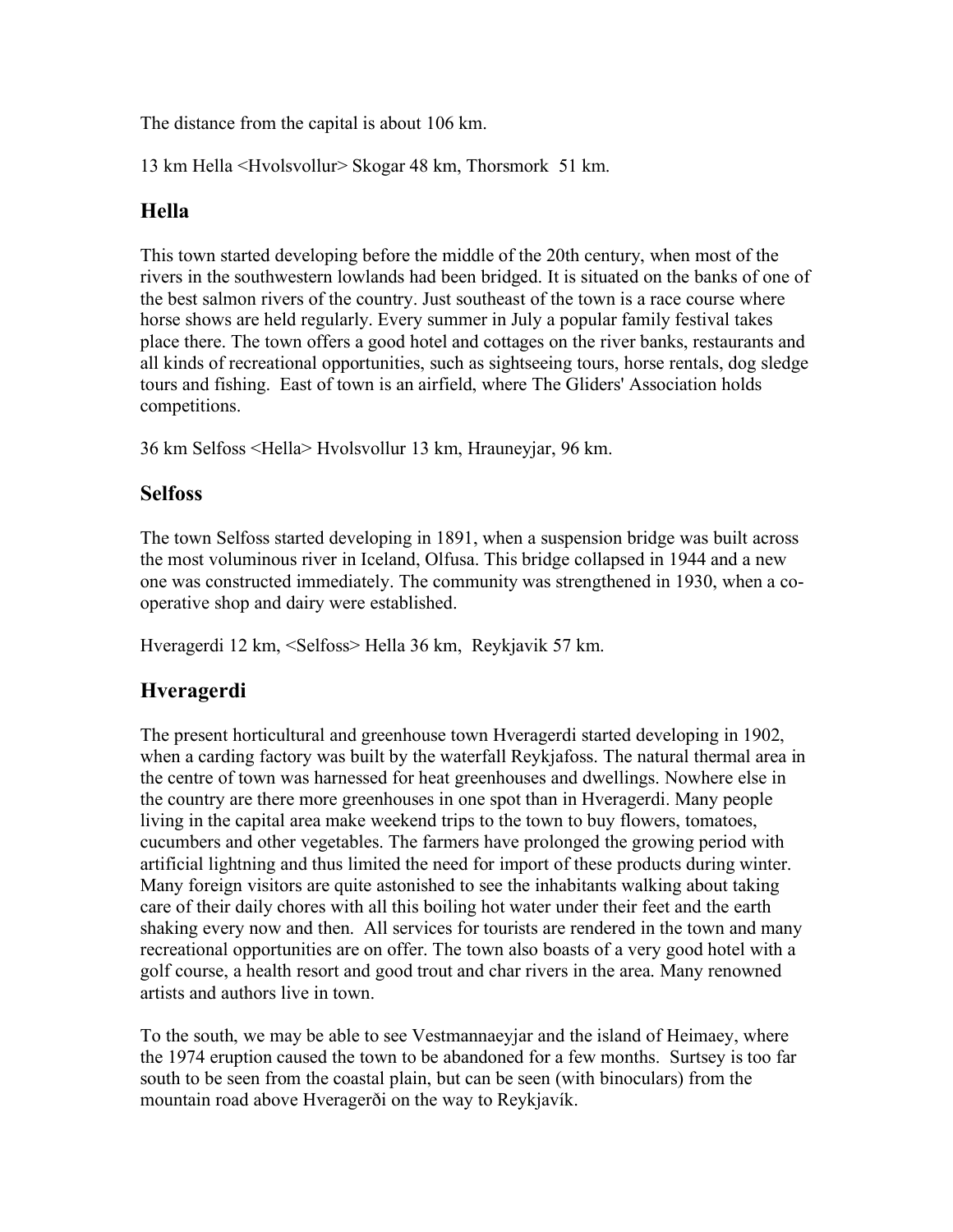On the drive back to Reykjavik we will cross the northernmost part of the Reykjanes Peninsula south of the Hengill central volcano. Where we cross, it is called the Hellisheidi highland, and is a beautiful landscape of extensive lava fields, active and extinct volcanoes and crater rows.

Reykjavik 45 km <Hveragerdi>

**-------------------------------- DAY 9 --------------------------------**

# **Reykjanes Peninsula**

Before departing Keflavik Airport on our final day, we will drive across the lowlands of southern Iceland, and out to the south coast of the Reykjanes Peninsula oblique rift zone, where the mid-Atlantic Ridge comes onshore. We may also drive by the Krísuvík geothermal area on the southwestern side of Keifarvatn, a graben lake whose level has shifted in response to earthquakes in recent years. Also on the south side of the lake is Grænavatn, a maar.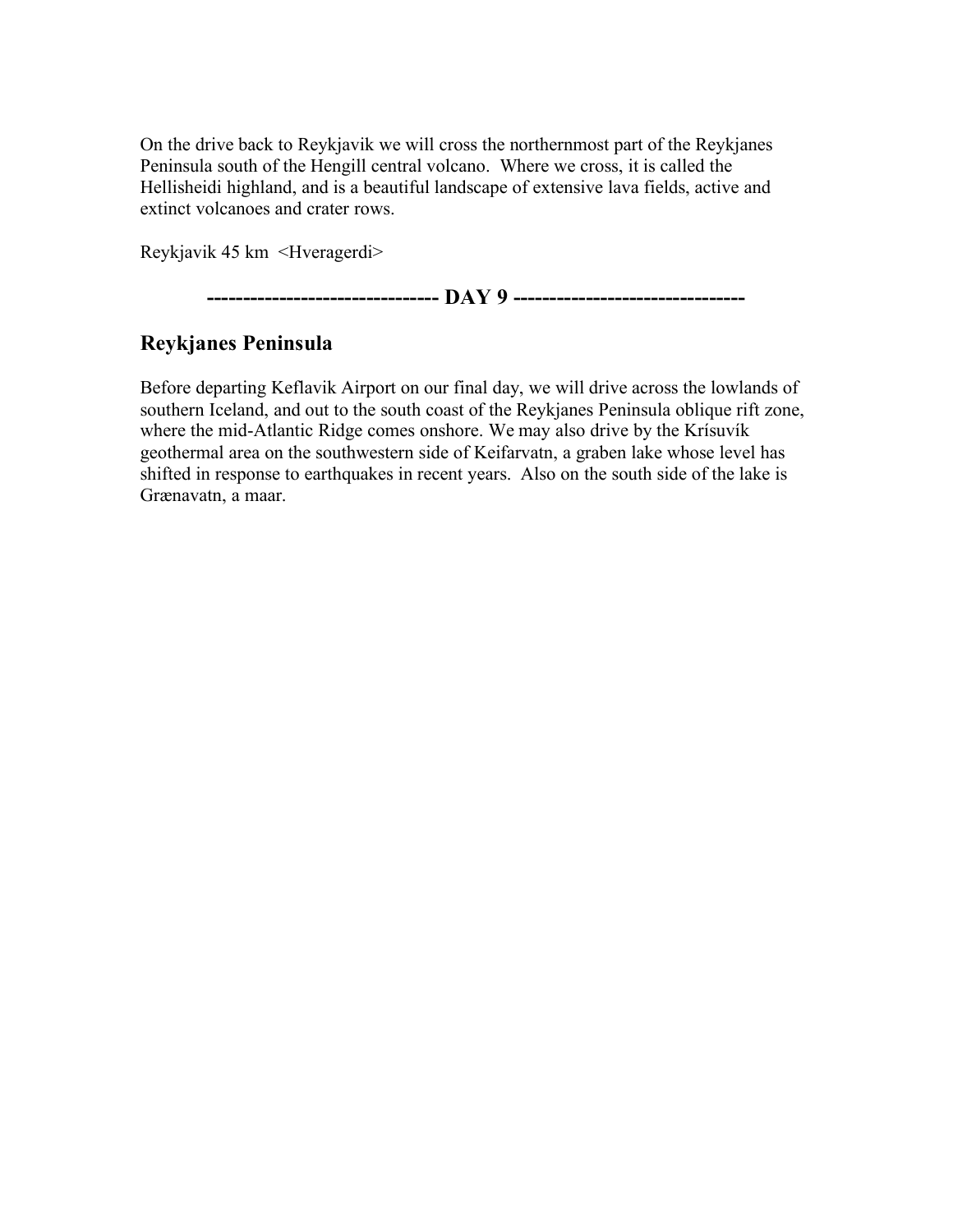## **APPENDIX – Facts about Iceland**

## **Republic of Iceland**

| Capital    | Reykjavik                                                                   |
|------------|-----------------------------------------------------------------------------|
| Total Area | 39,768.52 sq mi. $(103,000.00 \text{ sq km}, \sim \text{the area of Ohio})$ |

Iceland's highest peak, Hvannadalshnukur, is 6,500 ft. Iceland has the largest glaciers in Europe - in fact, 11% of the country is covered by glaciers. The coastline is dotted with more than one hundred fjords - and green, fertile valleys extend from them. Iceland also has more than 10,000 waterfalls and countless hot springs.

| $294,000$ (1/2 the population of Boston)<br>79 yr male, 82 yr female |
|----------------------------------------------------------------------|
| constitutional republic                                              |
| Olafur Ragnar Grimsson                                               |
| Halldor Asgrimsson                                                   |
|                                                                      |

#### History

The first permanent settler of Iceland was Ingolfur Arnarson, a Norwegian Viking who in 874 AD made his home where Reykjavik now stands. In 930 AD, the Viking settlers of Iceland founded one of the world's first republican governments. They established a constitution based on individual freedom, land ownership, and sophisticated inheritance laws. In the year 1000, Icelandic-born Leifur Eiriksson (Leif Eriksson, sometimes called "Leif the Lucky") became the first European to set foot in North America. On another Viking expedition a couple of years later, Icelander Gudrid Thorbjarnardottir had a son, Snorri, who became the first child of European descent to be born in America. The Old Commonwealth Age, described in the classic Icelandic Sagas, lasted until 1262, when Iceland lost its independence. In 1918 it regained independence and in 1944, after centuries of domination by Norway and Denmark, Iceland became an independent republic. Iceland remains outside the EU and is a member of NATO. Iceland has no armed forces. Icelanders are divided over the presence of US troops that have been stationed in the country without a break since World War II. In 1985 Iceland declared itself a nuclear-free zone. The country is governed by the Althing (Parliament), whose 63 members are elected every four years. Elections every four years are also held for the presidency; President Grimsson was elected in June 2000 for the second time.

## Energy

Situated on the Mid-Atlantic Ridge, Iceland is a hot spot of geothermal activity. Thirty post-glacial volcanoes have erupted in the past two centuries, and natural hot water supplies much of the population with cheap, pollution-free heating. Rivers, too, are harnessed to provide inexpensive hydroelectric power.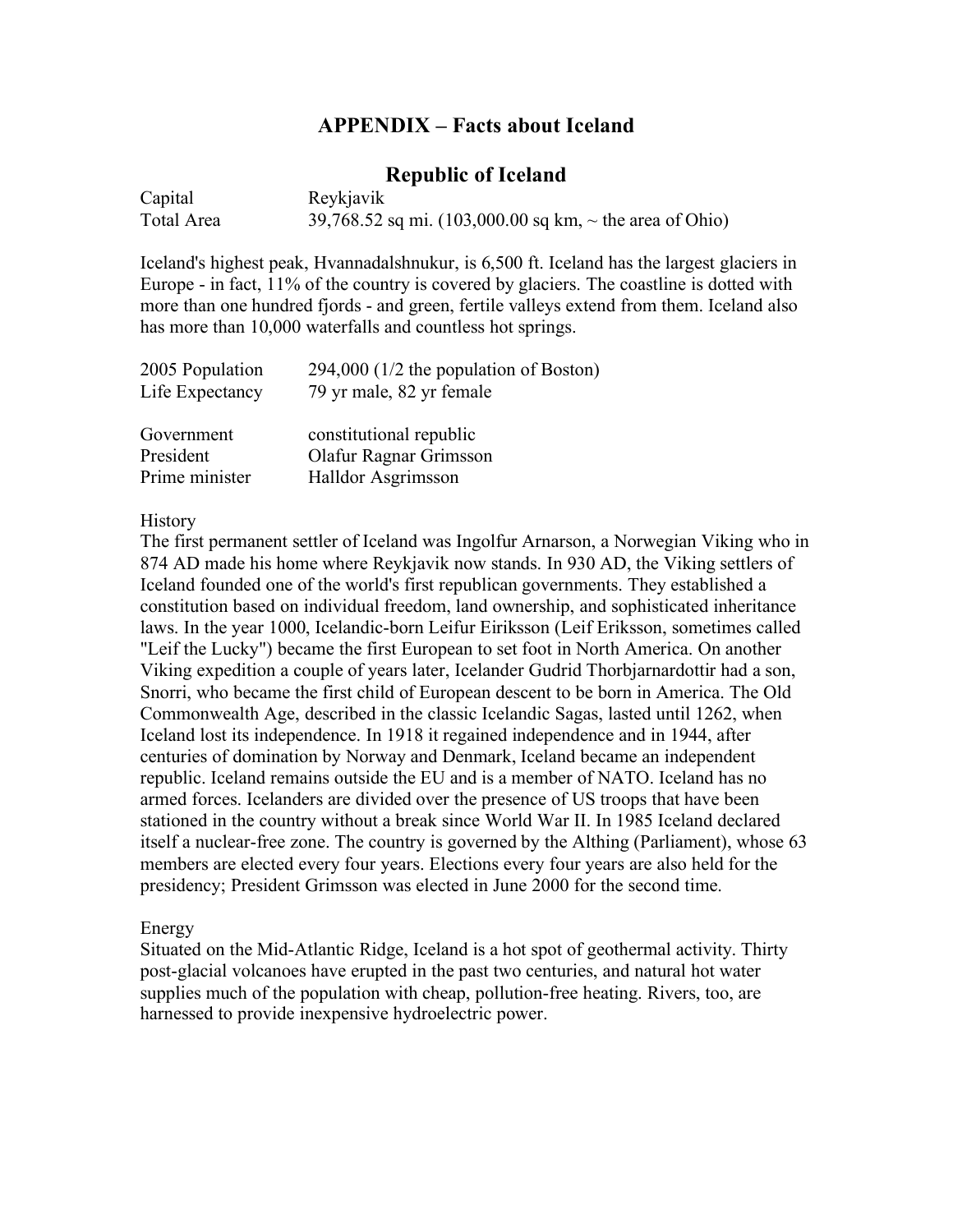| Industry                 | fish processing; aluminum smelting, ferrosilicon production, |
|--------------------------|--------------------------------------------------------------|
|                          | geothermal power; tourism                                    |
| Agriculture              | potatoes, turnips; cattle, sheep; fish                       |
| <b>Natural Resources</b> | fish (Atlantic cod), hydropower, geothermal power, diatomite |

## Economy

The economy is heavily dependent upon fisheries, which are the nation's greatest resource. 72% of all exports are made up of seafood products. Yet only a small proportion of the workforce is active in this sector (4.4% in fishing and 5.6% in fish processing). About 66% of the workforce is employed in services. Icelanders enjoy one of the highest standards of living in the world.

The currency is the Icelandic krona (IKr). 1 krona is equal to 100 "aurar." 100 Icelandic krona ≈ \$1.35 - \$1.40 US

"Coins are in denominations of 100 kr., 50 kr., 10 kr., 5 kr., and 1 kr. Bank notes are in denominations of 5000 kr., 2000 kr., 1000 kr., and 500 kr. All Icelandic banks provide foreign exchange and are generally open on weekdays from 09:15 to 16:00."

For Reykjavik: early June sunrise:  $\sim 03:20$  am Sunset:  $\sim 11:30$  pm June 3 Length of Visible Light: 24h 00m June 3 Length of Day: 20h 16m Average June high Temperature ( $F/C$ ) 53/12 Average June low Temperature ( $F / C$ ) 44 / 7

Iceland is on Greenwich Mean Time (GMT) throughout the year, and does not go on daylight saving time. In June, the local time will be 4 hours ahead of Boston.

| Language | Icelandic    |
|----------|--------------|
| Literacy | 99.9% total, |

Language

The Icelanders still speak the language of the Vikings (Old Norse). When new words are needed, they simply coin words that are combinations or modifications of old words. Iceland is alone in upholding another Norse tradition: the custom of using patronyms rather than surnames. If, for example, Einar has a son named "Petur", the son's name is Petur Einarsson (Peter Einar's Son). If Einar has a daughter whom he names "Margret", she becomes Margret Einarsdottir (Margaret Einar's Daughter). Members of the same family can therefore have different "last names," which often causes confusion to foreigners. If you are looking for someone in the phone directory, you look them up by their first name.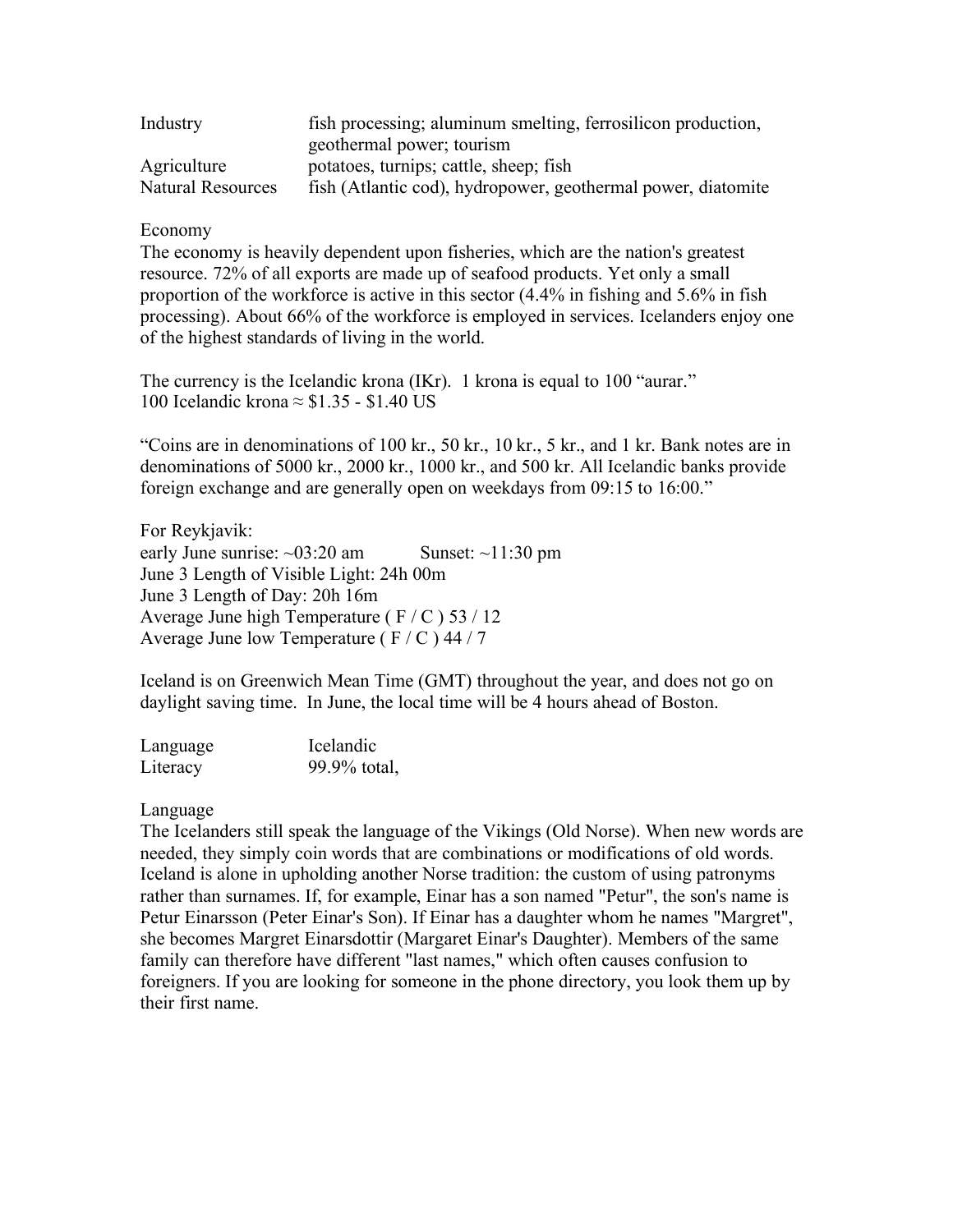Knowing a few Icelandic words will help you understand the place names:

ár - river, stream dalur - valley heidi – hill sandur – outwash plain gljufur - canyon fjörður – fiord vellir - plain foss - waterfall gígur - crater hraun - lava aapalhraun - aa lava helluhraun - pahoehoe lava ís - ice jökull - glacier kirkja - church reykir – steam, smoke vík - inlet, cove, bay

## **Examples**:

Jökulsárgljúfur = "glacier river canyon"  $Reykjavik = "steamy bay"$ 

Also, see Richie Williams' ICELANDIC-ENGLISH GLOSSARY OF SELECTED GEOSCIENCE TERMS here: http://pubs.usgs.gov/of/1995/of95-807/geoicelandic.html

Now, test your Icelandic here.

One of the following will be TRUE for our trip – the other FALSE. Can you tell which is which? Answers below.

1. "Sá árla ris verður margs vís."

2. "Betra er berfoettum en bókarlausum að vera"

2. "It's better to be barefoot than without books." False. It will be better to wear shoes than books on the trip.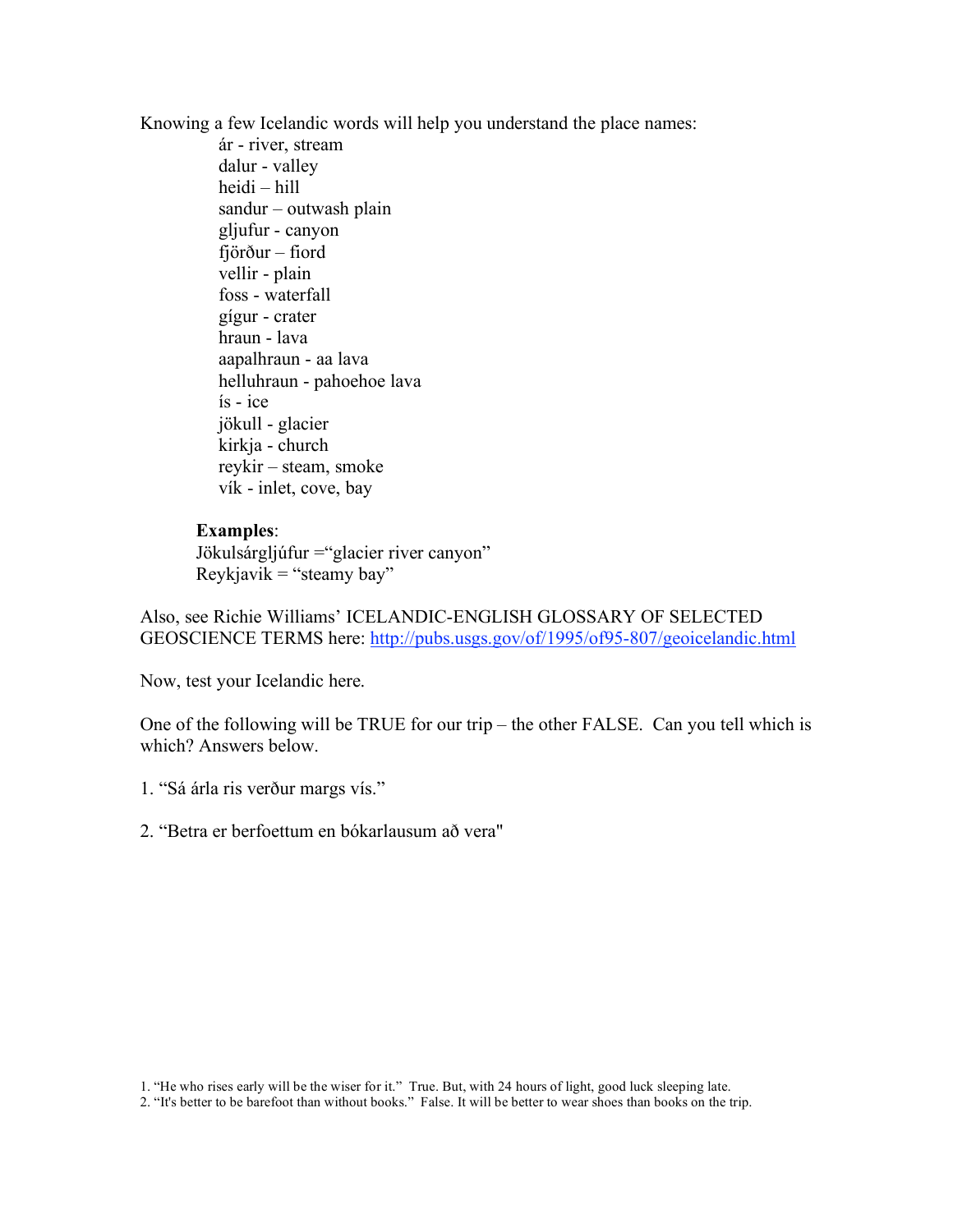# ICELANDIC SAGAS

The following is adapted from http://phwibbles.com/sagas/

"The Icelandic Sagas were written between the 12th and 13th centuries. They document either the lives of specific people (as in Egil's Saga) or whole communities (as in Laxdaela Saga, or Eyrbyggja Saga). Most, but not all, of the Sagas were written anonymously. The *Heimskringla*, a book chronicling the lives of Norwegian kings, is known to be written by Snorri Sturluson, one of Iceland's most prolific writers. Most sagas are quasi-historical texts; the subjects they treat were orally passed down many centuries before finally being written down, and therefore can not necessarily be considered perfectly authentic historical documents; for example, some of the Sagas, such as Eyrbyggja Saga, contain many instances of supernatural events that are obviously fantastic.

"The nature of these texts can sometimes be humorous; Icelanders reveled in the strength of their women and warriors. All battles and hardships they endured with little regard to their own mortality, usually for the sake of honor, can be rendered in a positively sanguine and decidedly dark humor, not unlike tales of ancient Sparta. But more generally, the Sagas arouse heroic interest. From the menacing Viking warrior-poet Egil of Egil's Saga, the warring and ultimately tragic young foster-brothers Kjartan and Bolli of Laxdaela Saga, to the levelheaded, prophetic lawyer Njal of Njal's Saga, the cast of characters that populate these ancient texts are as interesting and respectable as any of ancient and medieval history's most famous literary figures: the titular Beowulf, Homer's Achilles, any of the various Arthurian knights, the list goes on.

"As literature, the sagas are held in high esteem, but are relatively plain when compared to both contemporaneous and later medieval works that, like Sir Gawain and the Green Knight and Beowulf, often made use of ornate verse and fanciful poetry. Instead, the Sagas, being more recorded for the sake of posterity than literature, are written in a very matter-of-fact and conservatively succinct prose accessible to all levels of readers. A subject any number of romantic authors could spend wordy pages on, an Icelandic writer could summarize in a single objective sentence.

"For an American, medieval Icelandic culture and society has an added interest due to the similarities between the historical American west and Iceland. Both types of settlers (between the American west and Iceland) were of the same intent. Each sought, most importantly, to find abundant lands on which to build homes and, generally, both, free of any imperial governance, relied on no one but themselves to distribute justice and defend what they saw as their right to live and prosper through their own labor.

"During the time of these Sagas, Iceland was a country free of ultimate governmental rule, unlike Norway and other monarchial countries. The central aspect of the Icelandic republic was an annual assembly called the Althing. This was the biggest event of the year, held for about 2 weeks in the month of June. Estate holders, or Chieftains, had all of the power to decide judicial and legislative issues at this event, though the Chieftains' ruling power depended on the voluntary allegiance of their supporters, the freeholding farmers. Iceland itself was populated mostly by Norwegians who left their country in